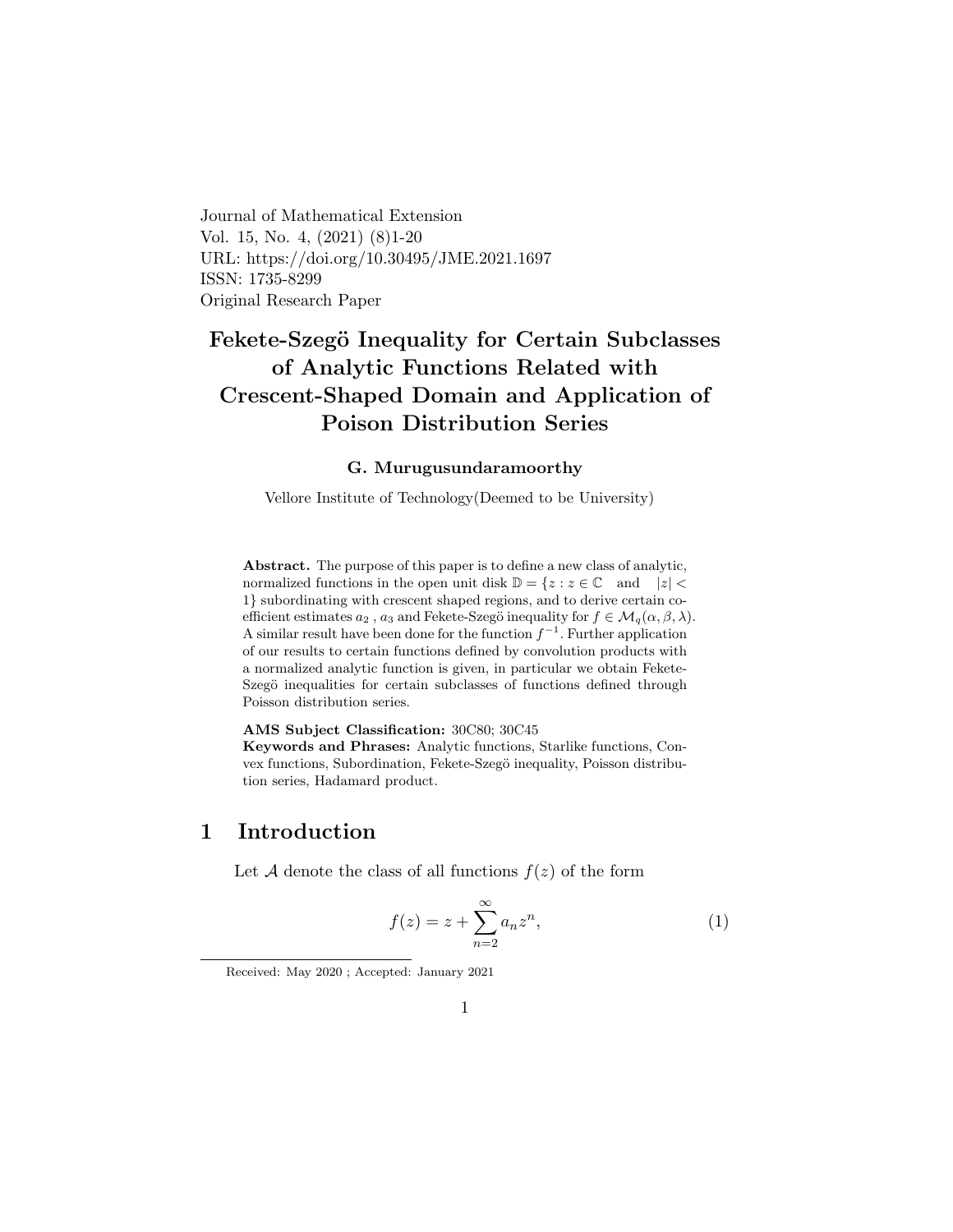which are analytic in the open unit disk

$$
\mathbb{D} = \{ z : z \in \mathbb{C} \quad \text{and} \quad |z| < 1 \}
$$

and  $S$  be the subclass of  $A$  consisting of univalent functions. A function  $f \in \mathcal{S}$  is said to be *starlike* in  $\mathbb{D}$  if and only if

<span id="page-1-0"></span>
$$
\Re\Big(\frac{zf'(z)}{f(z)}\Big) > 0, \quad (z \in \mathbb{D})
$$

and on the other hand, a function  $f \in \mathcal{S}$  is said to be *convex* in  $\mathbb{D}$  if and only if

$$
\Re\Big(1+\frac{zf''(z)}{f'(z)}\Big)>0,\quad (z\in\mathbb{D})
$$

denoted by  $S^*$  and C respectively.

Let f and g be functions analytic in  $\mathbb{D}$ . Then we say that the function f is subordinate to g if there exists a Schwarz function  $w(z)$ , analytic in D with

$$
w(0) = 0 \quad \text{and} \quad |w(z)| < 1 \quad (z \in \mathbb{D}),
$$

such that

$$
f(z) = g(\omega(z)) \quad (z \in \mathbb{D}).
$$

We denote this subordination by

$$
f \prec g
$$
 or  $f(z) \prec g(z)$   $(z \in \mathbb{D}).$ 

In particular, if the function  $g$  is univalent in  $\mathbb{D}$ , the above subordination is equivalent to

$$
f(0) = g(0)
$$
 and  $f(\mathbb{D}) \subset g(\mathbb{D})$ .

**Definition 1.1.** [\[17\]](#page-19-0) Let  $S^*(q)$  denote the class of analytic functions f in the unit disc  $D$  normalized by  $f(0) = f'(0) - 1 = 0$  and satisfying the condition that

$$
\frac{zf'(z)}{f(z)} \prec \sqrt{1+z^2} + z =: q(z), \ z \in \mathbb{D}, \tag{2}
$$

where the branch of the square root is chosen to be  $q(0) = 1$ .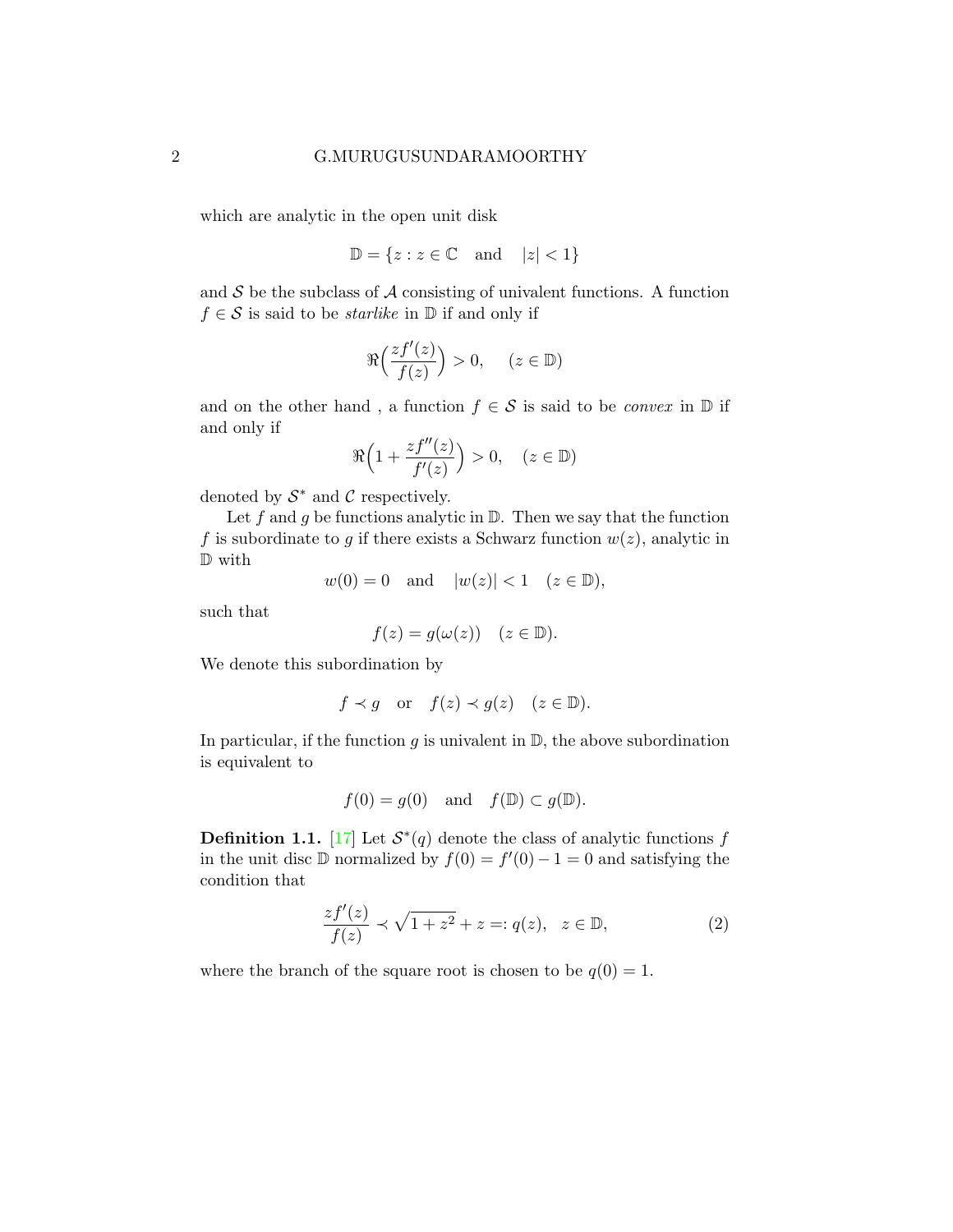It may be noted from [\(2\)](#page-1-0) of Definition 1 that the set  $q(\mathbb{D})$  lies in the right half-plane and it is not a starlike domain with respect to the origin, see Fig. 1 (below).



**Fig. 1.** The boundary of the set  $q(\mathbb{D})$ .

In [\[19,](#page-19-1) [17\]](#page-19-0), initial coefficient estimates  $|a_2|$  and  $|a_3|$  are obtained for functions in the classes  $S^*(q)$  and  $C(q)$  and the Fekete-Szegö inequality, were also obtained. For a brief history of Fekete-Szegö problem $[4]$ for the class of starlike, convex and various other subclasses of analytic functions, one may refer to [\[21\]](#page-19-2).

In this paper,motivated essentially by the aforementioned works, in [\[17,](#page-19-0) [19\]](#page-19-1) and [\[6\]](#page-18-0), we define the new function class  $\mathcal{M}_q(\alpha, \beta, \lambda)$  which unifies the class  $S^*(q)$   $C(q)$  and  $\mathcal{M}_{\lambda}(q)$ . First, we shall find estimations of first few coefficients of functions  $f$  of the form  $(1)$  belonging to  $\mathcal{M}_q(\alpha, \beta, \lambda)$  and we prove the Fekete-Szegö inequality for a more general class of analytic functions which we define below in Definition [1.2.](#page-3-0) Also we give applications of our results to certain functions defined through Hadamard product and in particular we consider a class defined through Poisson distribution .

Now, we define the following class  $\mathcal{M}_q(\alpha, \beta, \lambda)$ :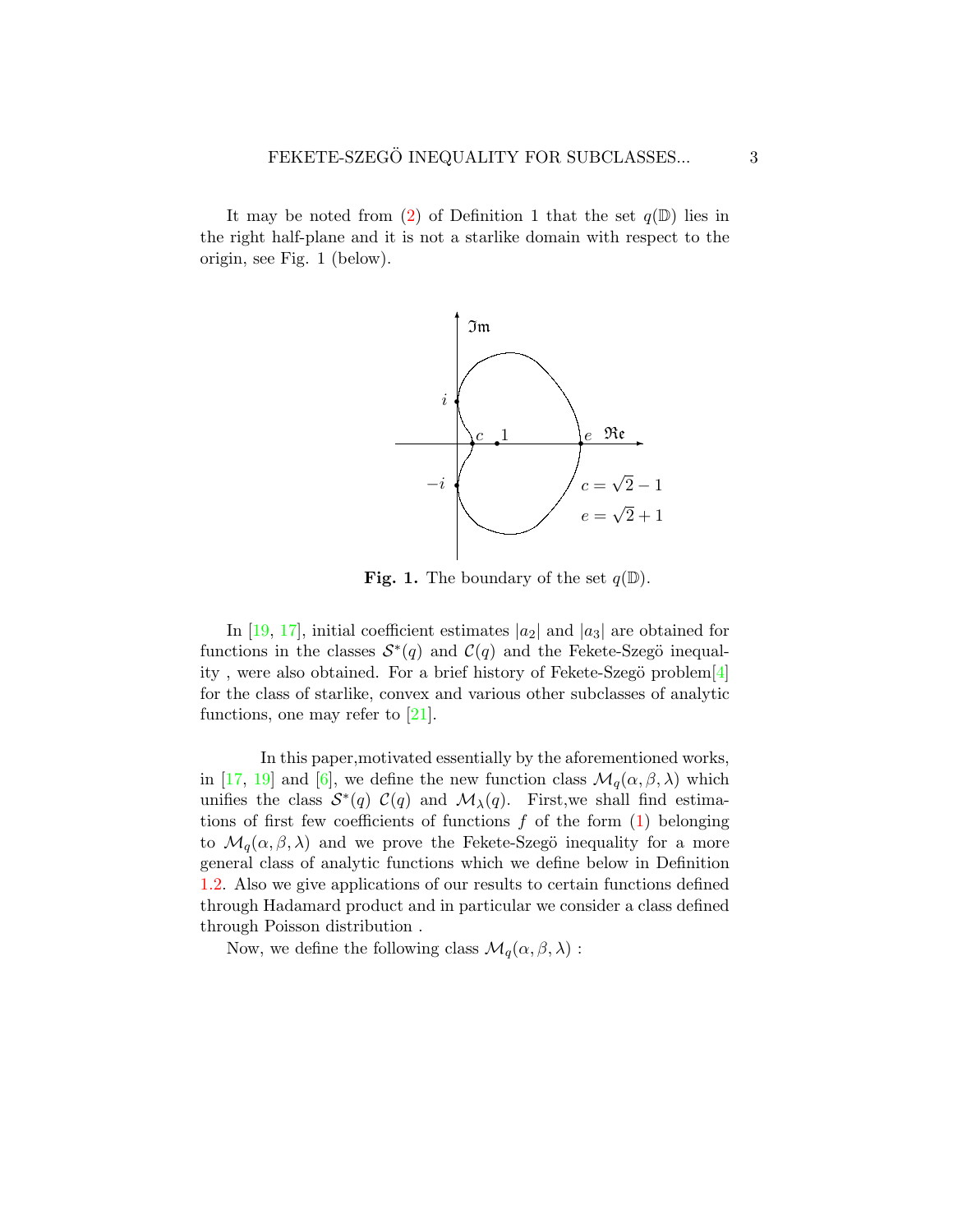<span id="page-3-0"></span>**Definition 1.2.** For  $0 \le \alpha \le 1$ ,  $0 \le \beta \le 1$ ,  $0 \le \lambda \le 1$  a function  $f \in \mathcal{A}$ is in the class  $\mathcal{M}_q(\alpha, \beta, \lambda)$  if

$$
\left(\frac{zf'(z)}{f(z)}\right)^{\alpha} \left[ (1-\lambda)\frac{zf'(z)}{f(z)} + \lambda \left(1 + \frac{zf''(z)}{f'(z)}\right) \right]^{\beta}
$$
  
 
$$
\prec z + \sqrt{1+z^2} = q(z); \ z = re^{i\theta} \in \mathbb{D}.
$$
 (3)

By suitably specializing the parameter we state the following subclasses:

**Remark 1.3.** 1.  $\mathcal{M}_q(1,0,0) \equiv \mathcal{S}^*(q)[17]$  $\mathcal{M}_q(1,0,0) \equiv \mathcal{S}^*(q)[17]$ , the class of starlike functions satisfying the condition

$$
\left(\frac{zf'(z)}{f(z)}\right) \prec z + \sqrt{1+z^2} = q(z)
$$

2.  $\mathcal{M}_q(0, 1, 1) \equiv \mathcal{C}(q)$  [\[20\]](#page-19-3), the class of convex functions satisfying the condition  $\mathcal{L}$ 

$$
\left(1 + \frac{zf''(z)}{f'(z)}\right) \prec z + \sqrt{1 + z^2} = q(z)
$$

3.  $\mathcal{M}_q(0, 1, \lambda) \equiv \mathcal{M}_\lambda(q)$ [\[19\]](#page-19-1), the class of  $\lambda$ – convex functions satisfying the condition

$$
(1 - \lambda) \frac{zf'(z)}{f(z)} + \lambda \left(1 + \frac{zf''(z)}{f'(z)}\right) \prec z + \sqrt{1 + z^2} = q(z)
$$

4.  $\mathcal{M}_q(\alpha, \beta, 1) \equiv \mathcal{M}_q(\alpha, \beta)$  the class of  $\alpha$ -starlike functions satisfying the condition

$$
\left(\frac{zf'(z)}{f(z)}\right)^{\alpha} \left(1 + \frac{zf''(z)}{f'(z)}\right)^{\beta} \prec z + \sqrt{1+z^2} = q(z).
$$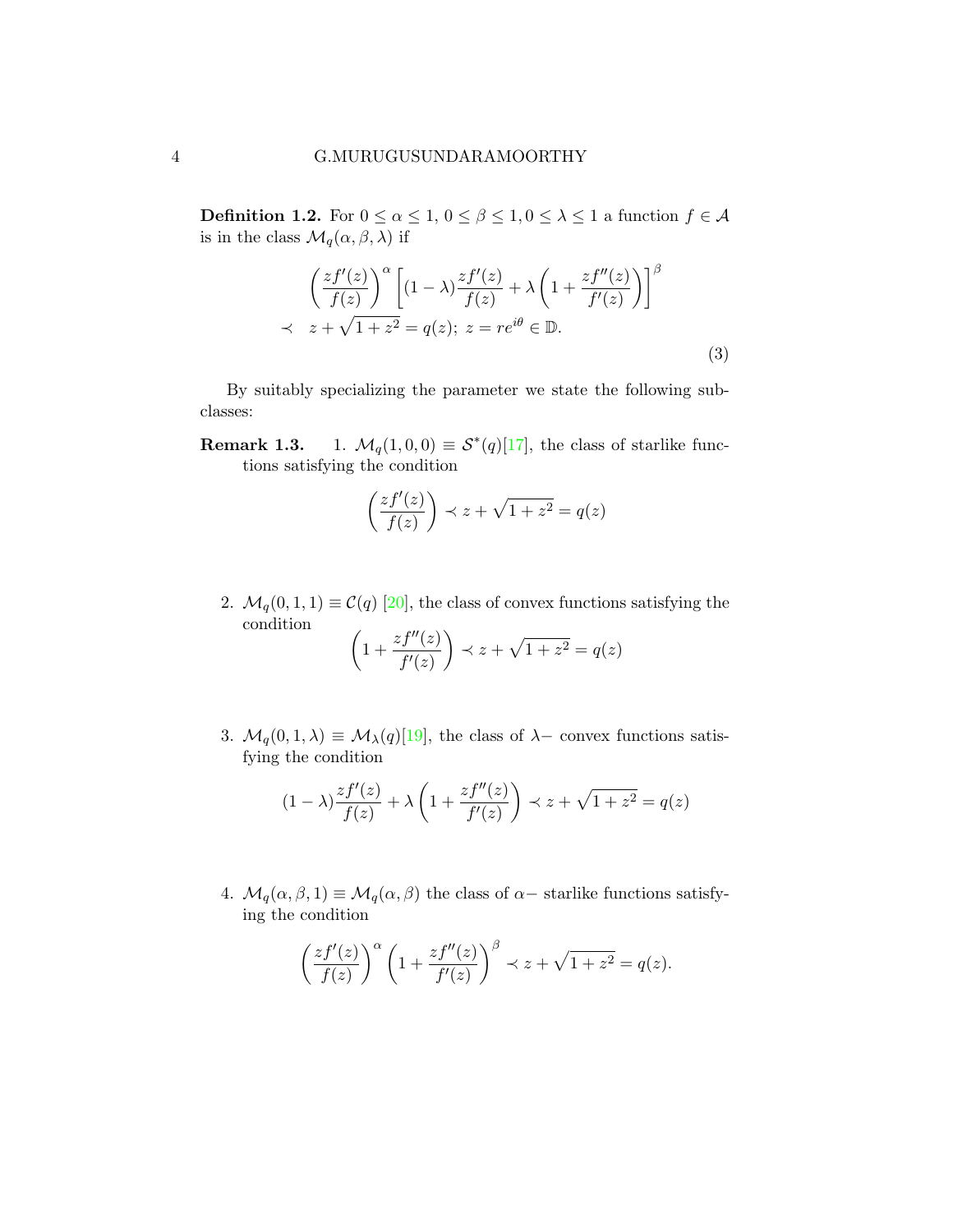To prove our main result, we recall the following lemmas:

<span id="page-4-0"></span>**Lemma 1.4.** [\[10\]](#page-18-1) If  $p_1(z) = 1 + c_1z + c_2z^2 + \cdots$  is a function with positive real part in D, then

$$
|c_2 - vc_1^2| \le \begin{cases} -4v + 2, & \text{if } v \le 0, \\ 2, & \text{if } 0 \le v \le 1, \\ 4v - 2, & \text{if } v \ge 1. \end{cases}
$$

When  $v < 0$  or  $v > 1$ , the equality holds if and only if  $p_1(z)$  is  $\frac{1+z}{1-z}$  $1-z$ or one of its rotations. If  $0 < v < 1$ , then equality holds if and only if  $p_1(z)$  is  $\frac{1+z^2}{1-z^2}$  $\frac{1 + z}{1 - z^2}$  or one of its rotations. If  $v = 0$ , the equality holds if and only if

$$
p_1(z) = \left(\frac{1}{2} + \frac{1}{2}\eta\right)\frac{1+z}{1-z} + \left(\frac{1}{2} - \frac{1}{2}\eta\right)\frac{1-z}{1+z} \quad (0 \le \eta \le 1)
$$

or one of its rotations. If  $v = 1$ , the equality holds if and only if  $p_1$  is the reciprocal of one of the functions such that the equality holds in the case of  $v = 0$ .

Although the above upper bound is sharp, when  $0 < v < 1$ , it can be improved as follows:

$$
|c_2 - \nu c_1^2| + \nu |c_1|^2 \leqq 2 \quad (0 < \nu \leqq 1/2)
$$

and

$$
|c_2 - vc_1^2| + (1 - v)|c_1|^2 \leqq 2 \quad (1/2 < v \leqq 1).
$$

We also need the following:

**Lemma 1.5.** [\[5\]](#page-17-1) If  $p_1(z) = 1+c_1z+c_2z^2+\cdots$  is a function with positive real part in D, then

$$
|c_n| \le 2
$$
 for all  $n \ge 1$  and  $|c_2 - \frac{c_1^2}{2}| \le 2 - \frac{|c_1|^2}{2}$ .

The class of all such functions with positive real part are denoted by  $P$ .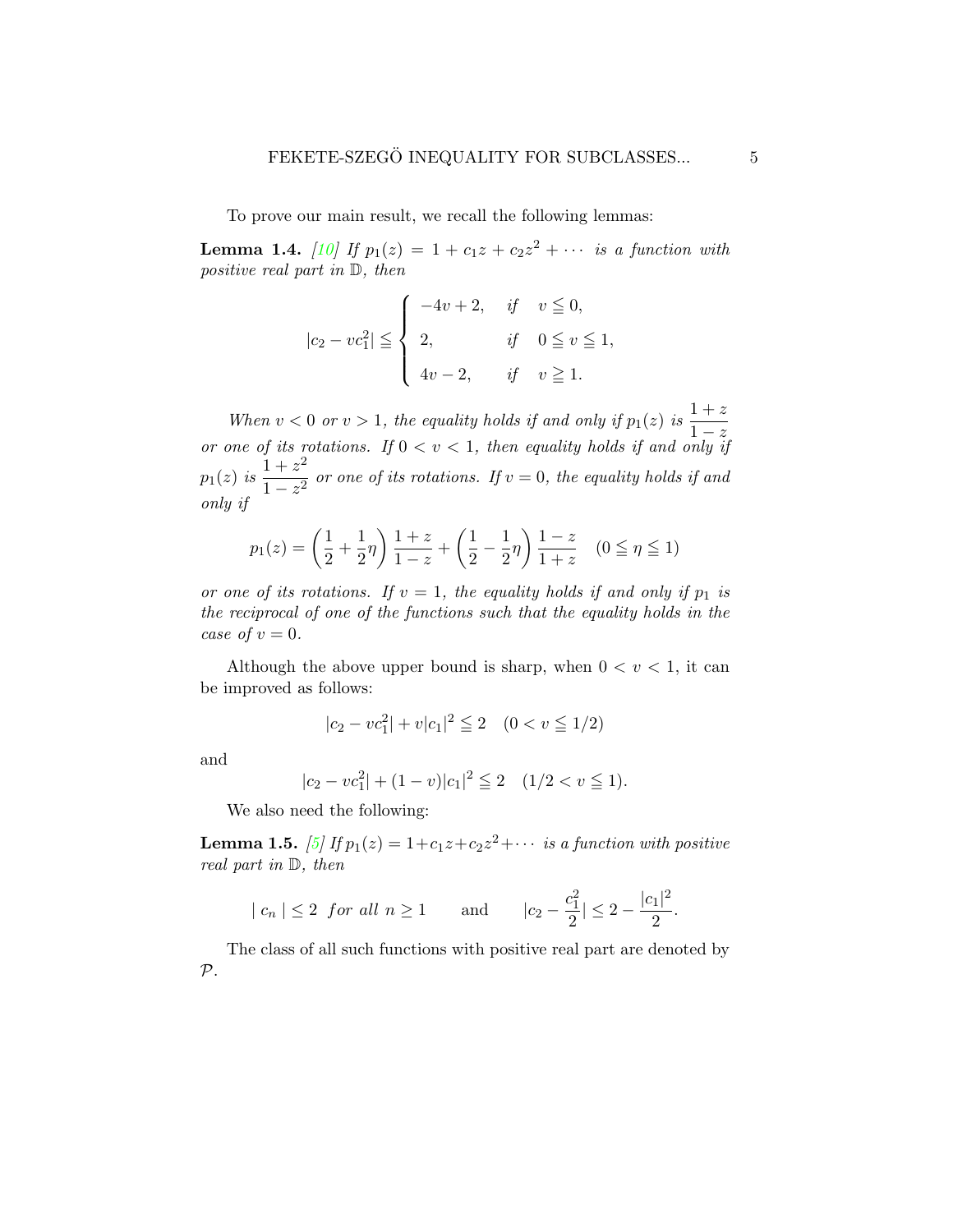<span id="page-5-0"></span>**Lemma 1.6.** [\[9\]](#page-18-2) If  $p_1(z) = 1+c_1z+c_2z^2+\cdots$  is a function with positive real part in D, then

$$
|c_2 - \nu c_1^2| \leqq 2 \max(1, |2\nu - 1|).
$$

The result is sharp for the functions

$$
p(z) = \frac{1+z^2}{1-z^2}
$$
,  $p(z) = \frac{1+z}{1-z}$ .

Due to Keogh and Merkes<sup>[\[8\]](#page-18-3)</sup>, We note that if  $\omega$  is of the form

$$
\omega(z) = \sum_{n=1}^{\infty} w_n z^n, \quad z \in \mathbb{D},
$$

then for  $\nu \in \mathbb{C}$ ,

$$
|w_2 - \nu w_1^2| \le \max\left\{1, |\nu|\right\}.
$$
 (4)

## 2 Coefficient Estimates

In this section to start with we obtain the the initial coefficient estimates for  $f \in \mathcal{M}_q(\alpha, \beta, \lambda)$ . By suitably specializing the parameters  $\alpha, \beta, \lambda$  as mentioned in Remark [1.3](#page-0-1) we deduce the results for the function classes stated in Remar[k1.3.](#page-0-1)

<span id="page-5-1"></span>**Theorem 2.1.** Let  $0 \le \alpha \le 1$ ,  $0 \le \beta \le 1$ , and  $0 \le \lambda \le 1$ . If  $f(z)$  given by [\(1\)](#page-0-0) belongs to  $\mathcal{M}_q(\alpha, \beta, \lambda)$ , then

$$
|a_2| \leqq \frac{1}{\alpha + (1+\lambda)\beta},
$$
  
\n
$$
|a_3| \leqq \frac{1}{2[\alpha + (1+2\lambda)\beta]} \max\{1, \frac{1}{2} \left| \frac{\Phi(\alpha, \beta, \lambda)}{[\alpha + (1+\lambda)\beta]^2} - 1 \right| \}
$$

where

$$
\Phi(\alpha,\beta,\lambda) = \alpha(\alpha-3) + \beta(\beta-1)(1+\lambda)^2 + 2\alpha\beta(1+\lambda) - 2(1+3\lambda)\beta.
$$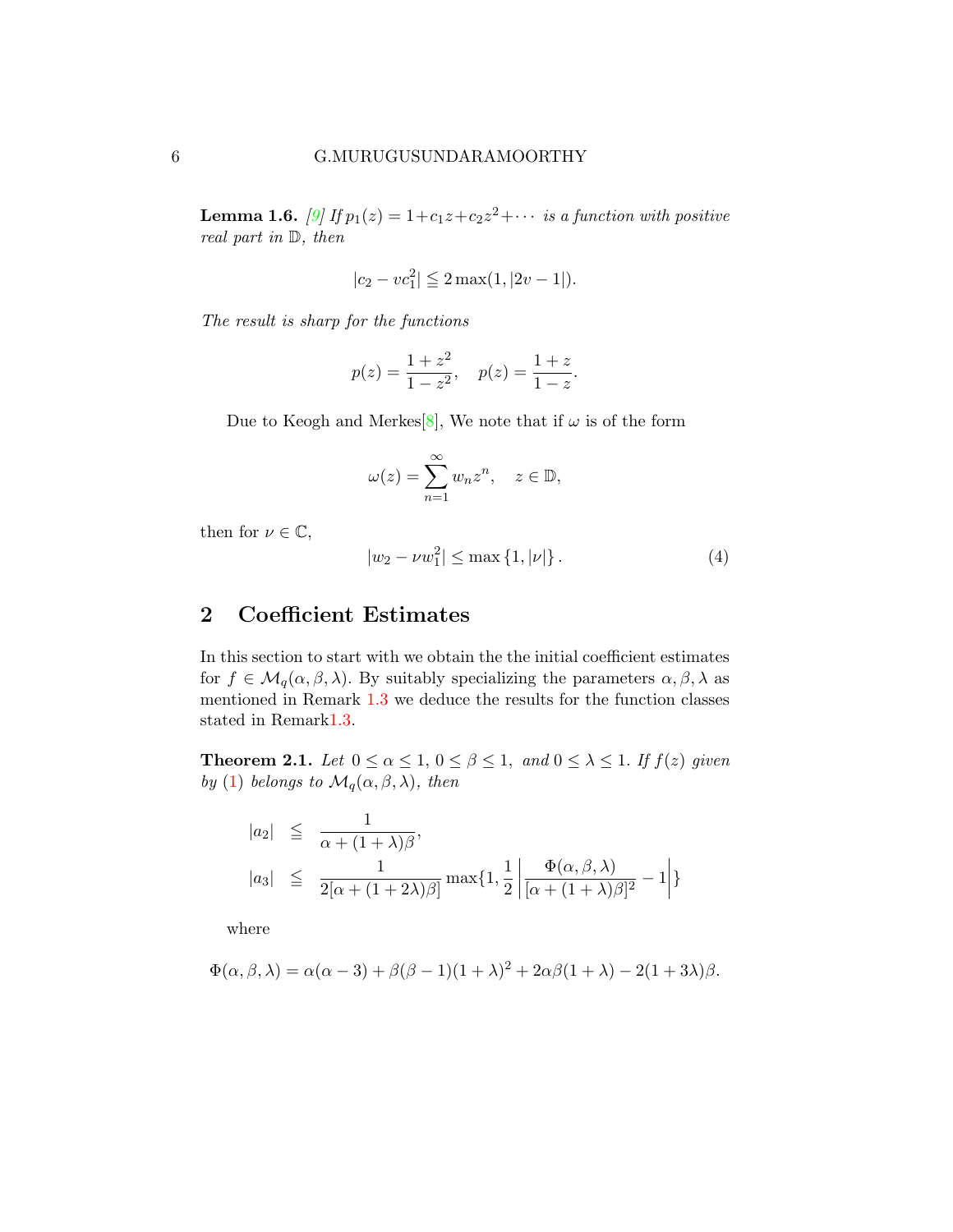**Proof.** If  $f \in \mathcal{M}_{\alpha,\lambda}(q)$ , then there is a Schwarz function  $w(z)$ , analytic in  $\mathbb D$  with  $w(0) = 0$  and  $|w(z)| < 1$  in  $\mathbb D$  such that

<span id="page-6-0"></span>
$$
\left(\frac{zf'(z)}{f(z)}\right)^{\alpha} \left[ (1-\lambda)\frac{zf'(z)}{f(z)} + \lambda \left(1 + \frac{zf''(z)}{f'(z)}\right) \right]^{\beta}
$$
  
=  $q(w(z))$   
=  $w(z) + \sqrt{1 + [w(z)]^2}$ . (5)

Define the function  $p_1(z)$  by

<span id="page-6-1"></span>
$$
p_1(z) := \frac{1 + w(z)}{1 - w(z)} = 1 + c_1 z + c_2 z^2 + \cdots
$$
 (6)

Since  $w(z)$  is a Schwarz function, we see that  $\Re(p_1(z)) > 0$  and  $p_1(0) = 1$ . Let us define the function  $p(z)$  by

<span id="page-6-2"></span>
$$
p(z): = \left(\frac{zf'(z)}{f(z)}\right)^{\alpha} \left[ (1-\lambda)\frac{zf'(z)}{f(z)} + \lambda \left(1 + \frac{zf''(z)}{f'(z)}\right) \right]^{\beta}
$$
  
= 1 + b<sub>1</sub>z + b<sub>2</sub>z<sup>2</sup> + ··· . (7)

In view of the equations  $(5)$ ,  $(6)$ ,  $(7)$ , we have

<span id="page-6-3"></span>
$$
p(z) = \phi\left(\frac{p_1(z) - 1}{p_1(z) + 1}\right).
$$
 (8)

$$
\sqrt{1 + \left(\frac{P(z) - 1}{P(z) + 1}\right)^2} + \frac{P(z) - 1}{P(z) + 1} = 1 + \frac{c_1}{2}z + \left(\frac{c_2}{2} - \frac{c_1^2}{8}\right)z^2 + \left(\frac{c_3}{2} - \frac{c_1c_2}{4}\right)z^3 + \cdots
$$
 (9)

Using  $(6)$  in  $(8)$ , we get,

$$
b_1 = \frac{c_1}{2}
$$
 and  $b_2 = \frac{c_2}{2} - \frac{c_1^2}{8}$ .

A computation shows that

$$
\frac{zf'(z)}{f(z)} = 1 + a_2z + (2a_3 - a_2^2)z^2 + (3a_4 + a_2^3 - 3a_3a_2)z^3 + \cdots
$$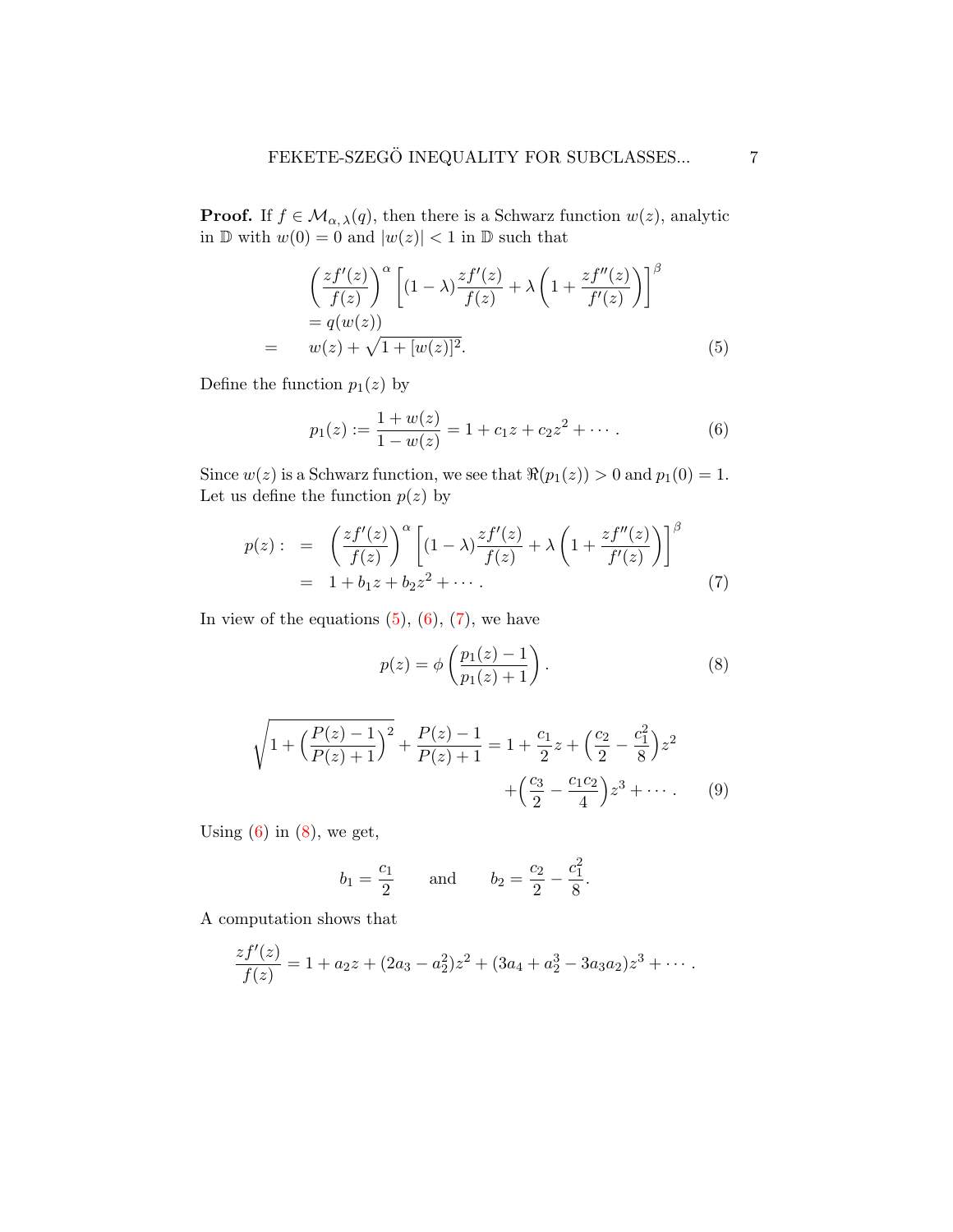Similarly we have

$$
1 + \frac{zf''(z)}{f'(z)} = 1 + 2a_2z + (6a_3 - 4a_2^2)z^2 + \cdots
$$

An easy computation shows that  $\int z f'(z)$  $\int_{f(z)}^{f'(z)} \int_{0}^{\alpha} \left[ (1-\lambda) \frac{zf'(z)}{f(z)} + \lambda \left( 1 + \frac{zf''(z)}{f'(z)} \right) \right]_{0}^{\beta}$ 

$$
= 1 + [\alpha + (1+\lambda)\beta]a_2z + 2[\alpha + (1+2\lambda)\beta]a_3z^2
$$

$$
+ \left(\frac{\alpha(\alpha-3)}{2} + \frac{\beta(\beta-1)}{2}(1+\lambda)^2 + \alpha\beta(1+\lambda) - (1+3\lambda)\beta\right)a_3z^2 + \cdots
$$

In view of the equation  $(7)$ , we see that

$$
b_1 = [\alpha + (1 + \lambda)\beta]a_2
$$
  
\n
$$
b_2 = 2[\alpha + (1 + 2\lambda)\beta]a_3
$$
  
\n
$$
+ \left(\frac{\alpha(\alpha - 3)}{2} + \frac{\beta(\beta - 1)}{2}(1 + \lambda)^2 + \alpha\beta(1 + \lambda) - (1 + 3\lambda)\beta)a_2^2\right)
$$

or equivalently, we have

<span id="page-7-1"></span>
$$
a_2 = \frac{c_1}{2[\alpha + (1 + \lambda)\beta]},
$$
\n
$$
a_3 = \frac{1}{2[\alpha + (1 + 2\lambda)\beta]} \times \left(\frac{c_2}{2} - \frac{c_1^2}{8} - \frac{c_2^2}{2} - \frac{c_3^2}{2}\right)
$$
\n
$$
\times \frac{c_1^2}{4[\alpha + (1 + \lambda)\beta]^2}.
$$
\n(10)

Let

<span id="page-7-0"></span>
$$
\Phi(\alpha,\beta,\lambda) = \alpha(\alpha-3) + \beta(\beta-1)(1+\lambda)^2 + 2\alpha\beta(1+\lambda) - 2\beta(1+3\lambda). \tag{11}
$$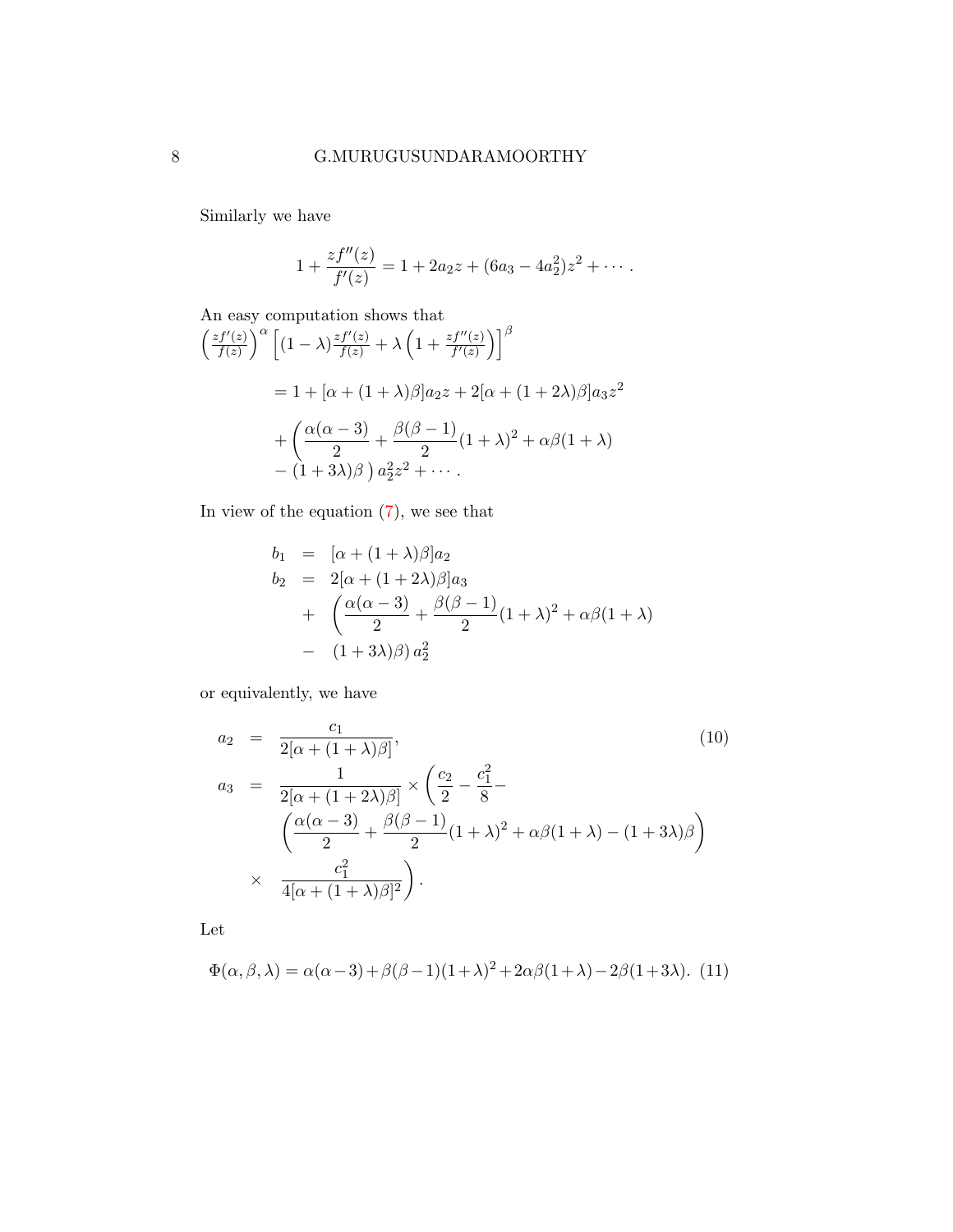Therefore, we have

<span id="page-8-0"></span>
$$
a_3 = \frac{1}{2[\alpha + (1+2\lambda)\beta]} \left( \frac{c_2}{2} - \frac{c_1^2}{8} - \frac{\Phi(\alpha, \beta, \lambda)c_1^2}{8[\alpha + (1+\lambda)\beta]^2} \right)
$$
  
= 
$$
\frac{1}{4[\alpha + (1+2\lambda)\beta]} \left( c_2 - \frac{c_1^2}{4} \left( 1 + \frac{\Phi(\alpha, \beta, \lambda)}{[\alpha + (1+\lambda)\beta]^2} \right) \right)
$$
(12)

where  $\Phi(\alpha, \beta, \lambda)$  is given by [\(11\)](#page-7-0).

Using the estimate given in Lemma [1.6,](#page-5-0) we have

$$
|c_2 - \nu c_1^2| \leqq 2 \max(1, |2\nu - 1|).
$$

we get

$$
|a_3| \leqq \frac{1}{2[\alpha + (1+2\lambda)\beta]} \max\{1, \left|2 \times \frac{1}{4} \left(1 + \frac{\Phi(\alpha, \beta, \lambda)}{[\alpha + (1+\lambda)\beta]^2}\right) - 1\right|\}
$$

$$
= \frac{1}{2[\alpha + (1+2\lambda)\beta]} \max\{1, \left|\frac{\Phi(\alpha, \beta, \lambda)}{2[\alpha + (1+\lambda)\beta]^2} - \frac{1}{2}\right|\}.
$$

To show that the bounds are sharp, we define the functions  $K_{\phi_n}$   $(n = 2, 3, ...)$  with  $K_{\phi_n}(0) = 0 = [K_{\phi_n}]'(0) - 1$ , by

$$
\left(\frac{z(K_{\phi_n})'(z)}{K_{\phi_n}(z)}\right)^{\alpha} \left[ (1-\lambda) \frac{z(K_{\phi_n})'(z)}{K_{\phi_n}(z)} + \lambda \left(1 + \frac{z(K_{\phi_n})''(z)}{(K_{\phi_n})'(z)}\right) \right]^{\beta}
$$
  
=  $q(z^{n-1}).$ 

Clearly the functions  $K_{q_n} \in \mathcal{M}_q(\alpha, \beta, \lambda)$ . we write  $K_q := K_{q_2}$ . That is Ulter Unit change of  $\mathbf{A}_{q_n} \in \mathcal{M}_q(\mathbf{A})$ <br>when  $n = 3$  we get  $q(z^2) = z^2 + \sqrt{z^2 + \sqrt{z^2}}$  $\overline{1+z^4} = z^2 + z^4/2 - z^8/8 + \cdots$   $\Box$ 

By suitably specializing the parameters  $\alpha, \beta, \lambda$  as mentioned in Re-mark [1.3,](#page-0-1) we get the following estimates for the classes studied  $[17, 19,$  $[17, 19,$  $[17, 19,$ [20\]](#page-19-3) and or new:

**Remark 2.2.** Let  $0 \le \alpha \le 1, 0 \le \beta \le 1$ , and  $\lambda = 1$ . If  $f(z)$  given by [\(1\)](#page-0-0) belongs to  $\mathcal{M}_q(\alpha, \beta)$ , then

$$
|a_2| \leqq \frac{1}{\alpha + 2\beta},
$$

and

$$
|a_3| \leq \frac{1}{2[\alpha+3\beta]} \max\{1, \frac{1}{2} \left| \frac{\Phi(\alpha, \beta)}{[\alpha+2\beta]^2} - 1 \right| \}
$$

where  $\Phi(\alpha, \beta) = \alpha(\alpha - 3) + 4\beta(\beta - 1) + 4\alpha\beta - 8\beta$ .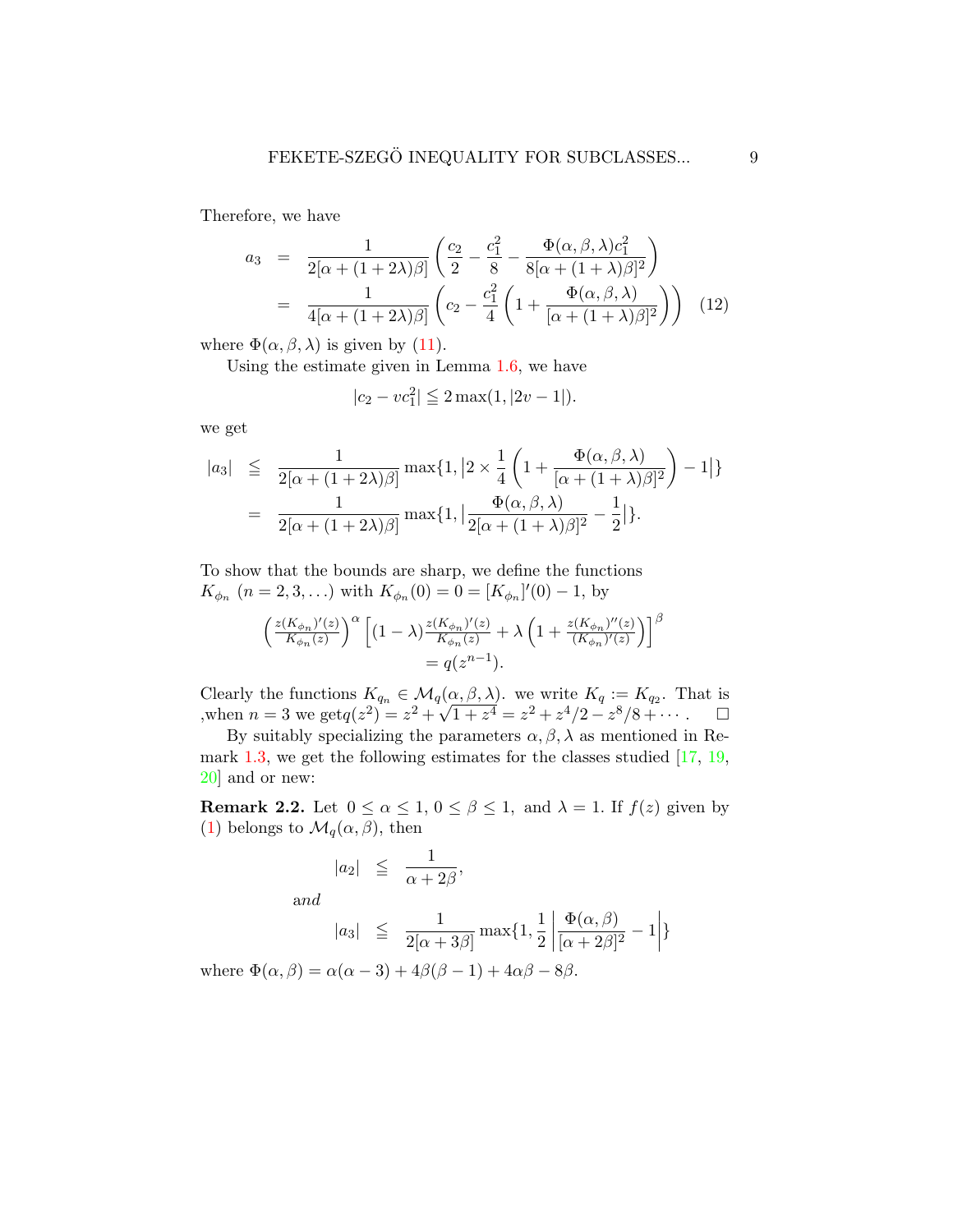**Remark 2.3.** Let  $\alpha = 0$  and  $0 \le \lambda \le 1$ . If  $f(z)$  given by [\(1\)](#page-0-0) belongs to  $\mathcal{M}_q(0,\beta,\lambda) = \mathcal{M}_{\beta,\lambda}(q)$ , then

$$
|a_2| \leqq \frac{1}{(1+\lambda)\beta},
$$

and

$$
|a_3| \leqq \frac{1}{2(1+2\lambda)\beta} \max\{1, \big|\frac{\Phi(\beta,\lambda)}{2[(1+\lambda)\beta]^2} - \frac{1}{2}\big|\}
$$

where  $\Phi(\beta, \lambda) = \beta(\beta - 1)(1 + \lambda)^2 - 2\beta(1 + 3\lambda)$ .

**Remark 2.4.** [\[19\]](#page-19-1) Let  $\alpha = 0; \beta = 1$ , and  $0 \leq \lambda \leq 1$ . If  $f(z)$  given by [\(1\)](#page-0-0) belongs to  $\mathcal{M}_q(0,1,\lambda) = \mathcal{M}_\lambda(q)$ , then

$$
|a_2| \le \frac{1}{1+\lambda}
$$
, and  $|a_3| \le \frac{1}{2(1+2\lambda)} \max\{1, \left|\frac{1+3\lambda}{(1+\lambda)^2} + \frac{1}{2}\right|\}.$ 

**Remark 2.5.** [\[17\]](#page-19-0) Let  $\alpha = 0$ ;  $\beta = 1$  and  $\lambda = 0$ . If  $f(z)$  given by [\(1\)](#page-0-0) belongs to  $\mathcal{M}_q(0,1,0) = \mathcal{S}^*(q)$ , then

$$
|a_2| \le 1
$$
, and  $|a_3| \le \frac{1}{2} \max\{1, |\frac{3}{2}|\} = \frac{3}{4}$ .

**Remark 2.6.** [\[20\]](#page-19-3) Let  $\alpha = 0$ ;  $\beta = 1$  and  $\lambda = 1$ . If  $f(z)$  given by [\(1\)](#page-0-0) belongs to  $\mathcal{M}_q(0,1,1) = \mathcal{C}(q)$ , then

$$
|a_2| \le \frac{1}{2}
$$
, and  $|a_3| \le \frac{1}{6} \max\{1, \left|\frac{12}{8}\right|\} = \frac{1}{4}$ .

By making use of the Lemma 1.[4,](#page-4-0) we obtain the upper bound for  $|a_3 - \mu a_2^2|$  in the the following theorems.

<span id="page-9-0"></span>**Theorem 2.7.** Let  $0 \le \alpha \le 1, 0 \le \beta \le 1, 0 \le \lambda \le 1$  and  $\mu$  is a real number. If  $f(z)$  given by [\(1\)](#page-0-0) belongs to  $\mathcal{M}_q(\alpha,\beta,\lambda)$ , then

$$
|a_3 - \mu a_2^2| \leq \begin{cases} \frac{1}{2\xi} \left( 1 - \frac{\Phi(\alpha, \beta, \lambda) + 2\mu\xi}{\tau^2} \right), & \text{if } \mu \leq \sigma_1, \\ \frac{1}{\xi}, & \text{if } \sigma_1 \leq \mu \leq \sigma_2, \\ \frac{1}{2\xi} \left( -1 + \frac{\Phi(\alpha, \beta, \lambda) + 2\mu\xi}{\tau^2} \right), & \text{if } \mu \geq \sigma_2, \end{cases}
$$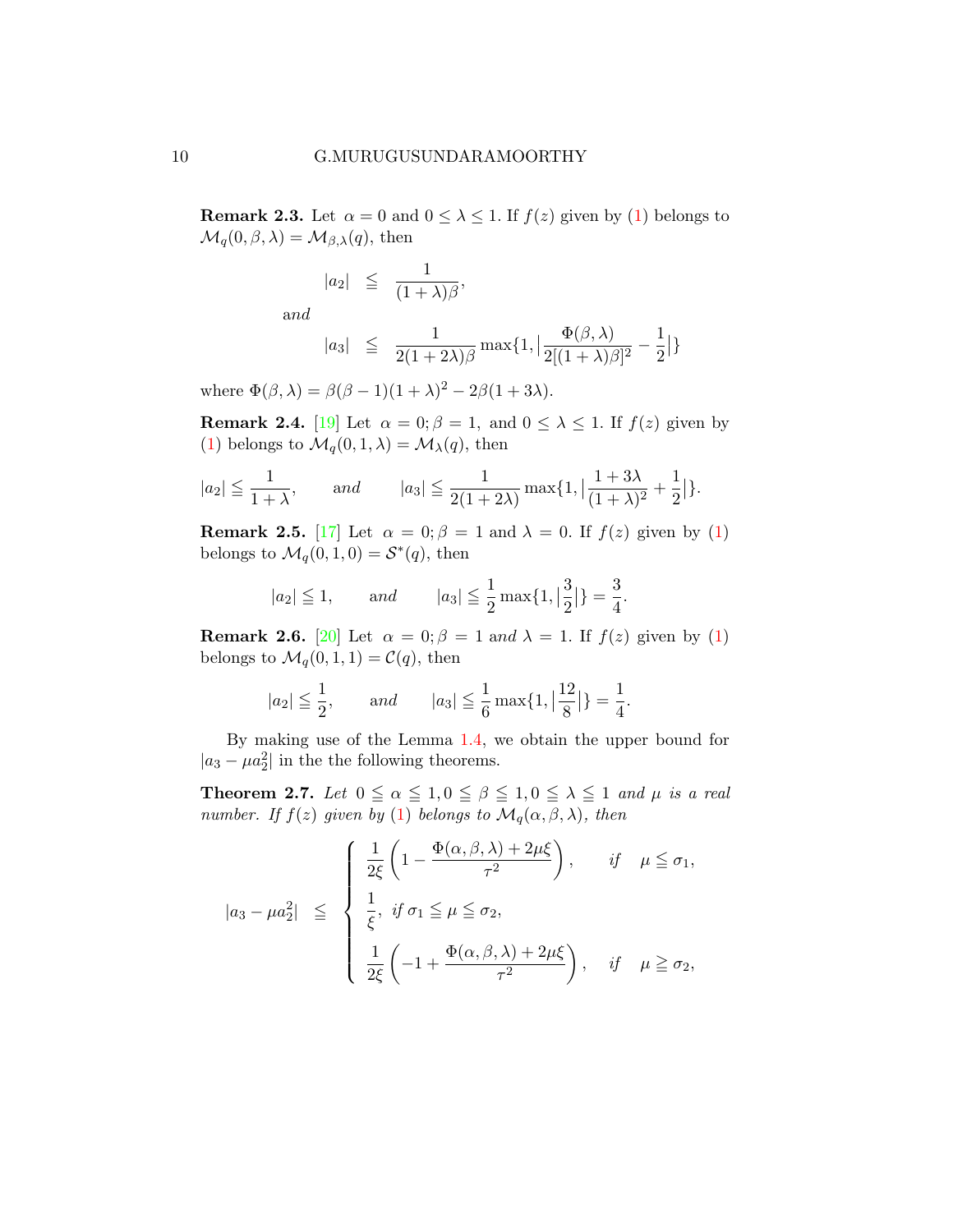where, for convenience,

$$
\sigma_1 := -\frac{\Phi(\alpha, \beta, \lambda) + \tau^2}{2\xi}, \qquad \sigma_2 := \frac{3\tau^2 + \Phi(\alpha, \beta, \lambda)}{2\xi},
$$
  

$$
\sigma_3 := \frac{\tau^2 - \Phi(\alpha, \beta, \lambda)}{2\xi},
$$
  

$$
\xi := \alpha + (1 + 2\lambda)\beta \quad and \quad \tau := \alpha + (1 + \lambda)\beta.
$$
 (13)

Further, if  $\sigma_1 \leqq \mu \leqq \sigma_3$ , then

<span id="page-10-0"></span>
$$
|a_3 - \mu a_2^2| + \frac{\tau^2}{2\xi} \left( 1 + \frac{\Phi(\alpha, \beta, \lambda) + 2\mu\xi}{\tau^2} \right) |a_2|^2 \leq \frac{1}{\xi}.
$$

If  $\sigma_3 \leqq \mu \leqq \sigma_2$ , then

$$
|a_3 - \mu a_2^2| + \frac{\tau^2}{2\xi} \left(3 - \frac{\Phi(\alpha, \beta, \lambda) + 2\mu\xi}{\tau^2}\right) |a_2|^2 \leq \frac{1}{\xi}.
$$

These results are sharp.

**Proof.** Now by making use of  $(10)$  and  $(12)$ , we get

$$
= \frac{a_3 - \mu a_2^2}{4[\alpha + (1+2\lambda)\beta]} \left( c_2 - \frac{c_1^2}{4} \left( 1 + \frac{\Phi(\alpha, \beta, \lambda)}{[\alpha + (1+\lambda)\beta]^2} \right) \right)
$$

$$
- \frac{\mu c_1^2}{4[\alpha + (1+\lambda)\beta]^2}
$$

$$
= \frac{1}{4[\alpha + (1+2\lambda)\beta]}
$$

$$
\times \left( c_2 - \frac{c_1^2}{2} \left( \frac{1}{2} + \frac{\Phi(\alpha, \beta, \lambda) + 2\mu[\alpha + (1+2\lambda)\beta]}{2(\alpha + (1+\lambda)\beta)^2} \right) \right)
$$

where  $\Phi(\alpha, \beta, \lambda)$  is given by [\(11\)](#page-7-0). Letting

$$
v := \frac{1}{2} \left( \frac{1}{2} + \frac{\Phi(\alpha, \beta, \lambda) + 2\mu[\alpha + (1 + 2\lambda)\beta]}{2(\alpha + (1 + \lambda)\beta)^2} \right).
$$

the assertion of Theorem [2.1](#page-5-1) now follows by an application of Lemma [1.4.](#page-4-0)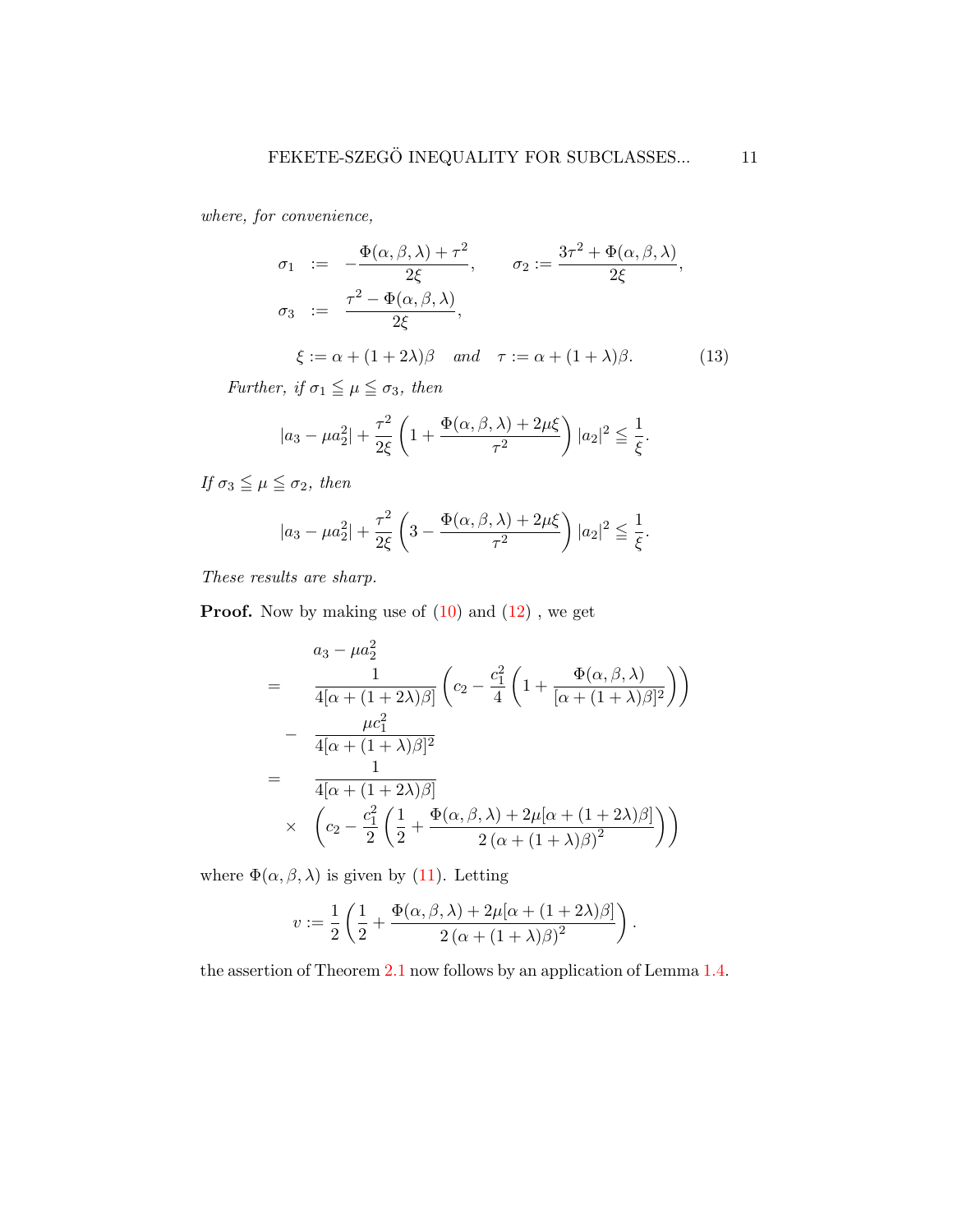To show that the bounds are sharp, we define the functions the functions  $F_{\eta}$  and  $G_{\eta}$  (0  $\leq \eta \leq$  1), respectively, with  $F_{\eta}(0) = 0$  =  $F'_{\eta}(0) - 1$  and  $G_{\eta}(0) = 0 = G'_{\eta}(0) - 1$  by

$$
\left(\frac{z(F_{\eta})'(z)}{F_{\eta}(z)}\right)^{\alpha} \left[ (1-\lambda) \left(\frac{z(F_{\eta})'(z)}{F_{\eta}(z)}\right) + \lambda \left(1 + \frac{z(F_{\eta})''(z)}{(F_{\eta})'(z)}\right) \right]^{\beta}
$$
  
=  $\phi \left(\frac{z(z+\eta)}{1+\eta z}\right)$ 

and

$$
\left(\frac{z(G_{\eta})'(z)}{G_{\eta}(z)}\right)^{\alpha} \left[ (1-\lambda)\frac{z(G_{\eta})'(z)}{G_{\eta}(z)} + \lambda \left(1 + \frac{z(G_{\eta})''(z)}{(G_{\eta})'(z)}\right) \right]^{\beta}
$$

$$
= \phi \left(-\frac{z(z+\eta)}{1+\eta z}\right)
$$

respectively.

Clearly the functions  $K_{\phi_n}, F_{\eta}, G_{\eta} \in \mathcal{M}_{\phi}(\alpha, \beta, \lambda)$ . Also we write  $K_{\phi} := K_{\phi_2}.$ 

If  $\mu < \sigma_1$  or  $\mu > \sigma_2$ , then the equality holds if and only if f is  $K_{\phi}$  or one of its rotations. When  $\sigma_1 < \mu < \sigma_2$ , then the equality holds if and only if f is  $K_{\phi_3}$  or one of its rotations. If  $\mu = \sigma_1$  then the equality holds if and only if f is  $F_{\eta}$  or one of its rotations. If  $\mu = \sigma_2$  then the equality holds if and only if f is  $G_{\eta}$  or one of its rotations.  $\square$ 

By making use of Lemma 1.[6,](#page-5-0) we immediately obtain the following:

<span id="page-11-0"></span>**Theorem 2.8.** Let  $0 \leq \alpha \leq 1, 0 \leq \beta \leq 1$  and  $0 \leq \lambda \leq 1$ . If  $f \in$  $\mathcal{M}_q(\alpha,\beta,\lambda)$ , then for complex  $\mu$ , we have

$$
|a_3 - \mu a_2^2| = \frac{1}{2[\alpha + (1+2\lambda)\beta]}
$$
  
 
$$
\times \max \left\{ 1, \frac{1}{2} \left| -1 + \frac{\Phi(\alpha, \beta, \lambda) + 2\mu[\alpha + (1+2\lambda)\beta]}{2(\alpha + (1+\lambda)\beta)^2} \right| \right\}.
$$

The result is sharp.

### Remark 2.9.

1. For the choices  $\alpha = 0, \beta = 1$  and  $\lambda = 0$ , Theorem [2.8](#page-11-0) reduces to the result for the class  $S^*(q)[17]$  $S^*(q)[17]$ .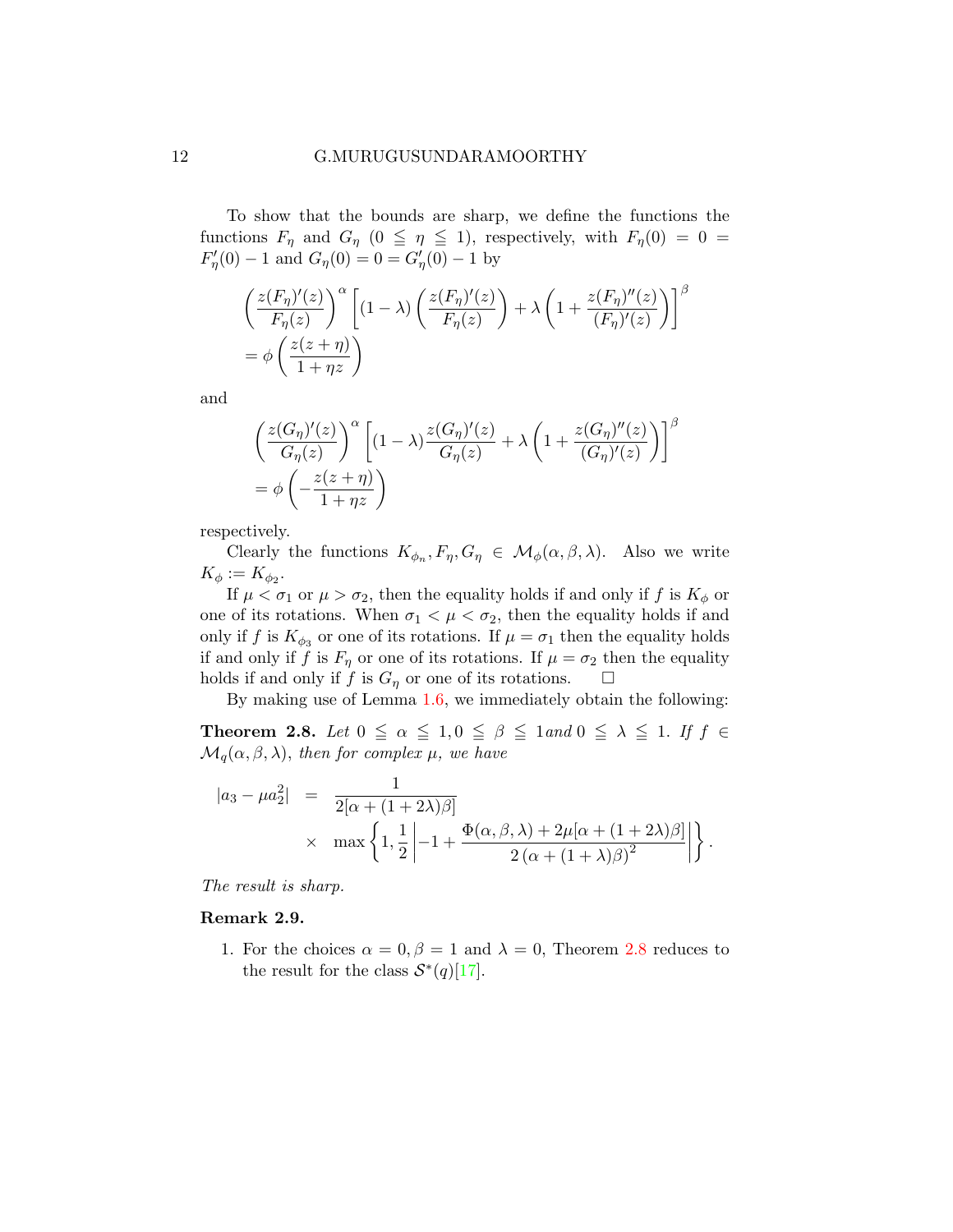- 2. For the choice  $\alpha = 0, \beta = 1$  and  $\lambda = 1$ , Theorem [2.8,](#page-11-0) coincides with the result obtained for the class  $\mathcal{C}(q)$  Sokol and Thomas [\[20\]](#page-19-3).
- 3. For the choices  $\alpha = 0$  and  $\beta = 1$ , Theorem [2.8](#page-11-0) reduces to the result for the class  $\mathcal{M}_q(\lambda)[19]$  $\mathcal{M}_q(\lambda)[19]$ .

## 3 Coefficient Inequalities for the Function  $f^{-1}$

In section we obtain the Fekete-Szegö inequality results for  $f^{-1}$  in the new subclass  $\mathcal{M}_q(\alpha, \beta, \lambda)$ .

**Theorem 3.1.** Let  $0 \leq \alpha \leq 1, 0 \leq \beta \leq 1$  and  $0 \leq \lambda \leq 1$ . If  $f \in$  $\mathcal{M}_q(\alpha,\beta,\lambda)$  and  $f^{-1}(w) = w + \sum_{i=1}^{\infty}$  $n=2$  $d_nw^n$  is the inverse function of f with  $|w| < r_0$  where  $r_0$  is greater than the radius of the Koebe domain of the class  $f \in \mathcal{M}_q(\alpha, \beta, \lambda)$ , then for any complex number  $\mu$ , we have

$$
| d_3 - \mu d_2^2 | \le \frac{1}{4\xi} \max \left\{ 1, \frac{1}{2} \mid \frac{\Phi(\alpha, \beta, \lambda) + 4\xi(2 - \mu)}{2\tau^2} - 1 \mid \right\} \tag{14}
$$

where  $\Phi(\alpha, \beta, \lambda)$  and  $\xi, \tau$  are as defined in[\(11\)](#page-7-0)and [\(13\)](#page-10-0)respectively and the result is sharp.

Proof. As

<span id="page-12-4"></span><span id="page-12-1"></span>
$$
f^{-1}(w) = w + \sum_{n=2}^{\infty} d_n w^n
$$
 (15)

is the inverse function of  $f$ , it can be seen that

<span id="page-12-0"></span>
$$
f^{-1}(f(z)) = f\{f^{-1}(z)\} = z \tag{16}
$$

From equations  $(1)$  and  $(16)$ , it can be reduced to

<span id="page-12-2"></span>
$$
f^{-1}(z + \sum_{n=2}^{\infty} a_n z^n) = z
$$
 (17)

From  $(15)$  and  $(17)$ , one can obtain

<span id="page-12-3"></span>
$$
z + (a_2 + d_2)z^2 + (a_3 + 2a_2d_2 + d_3)z^3 + \dotsb \dots = z \tag{18}
$$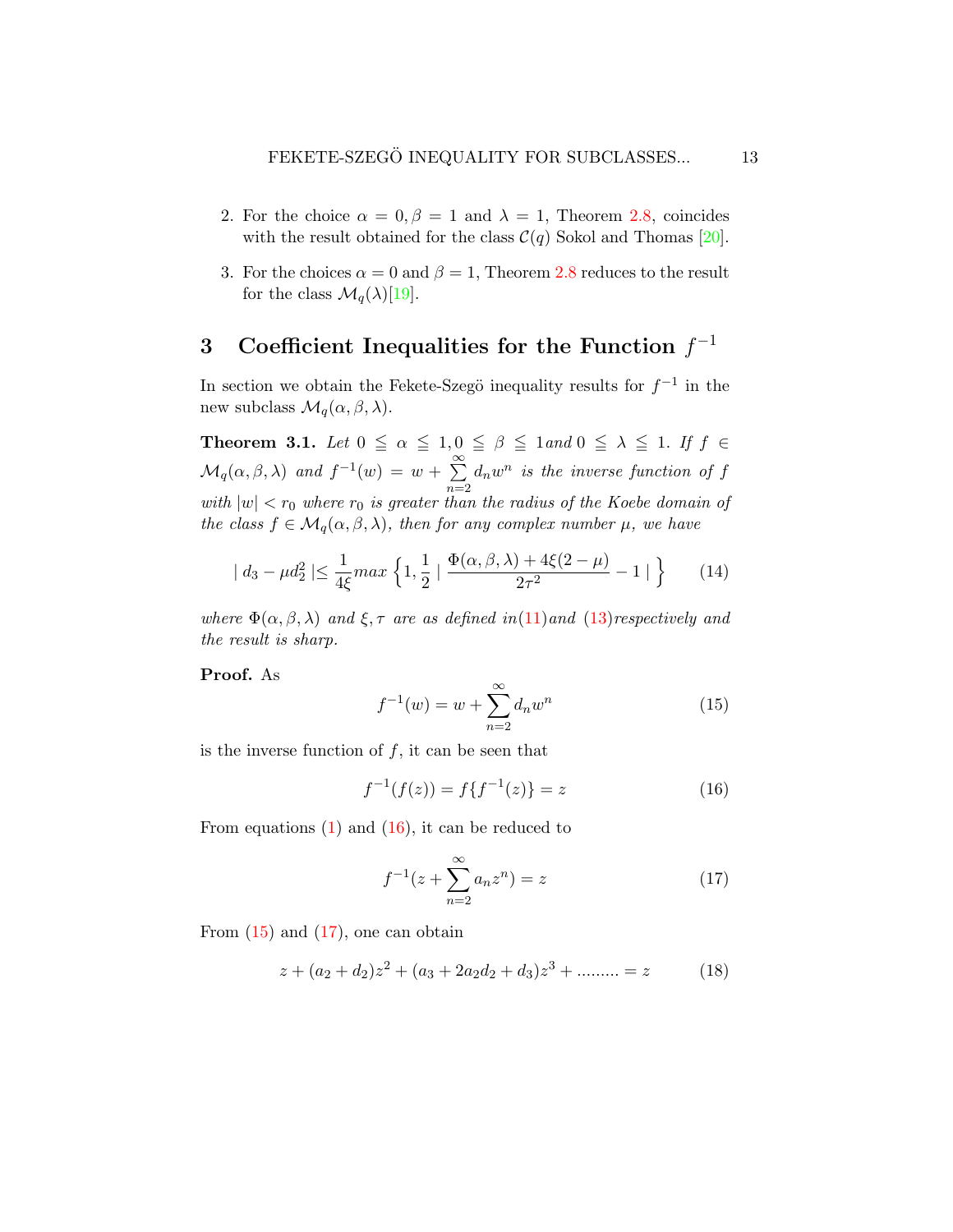By comparing the coefficients of z and  $z^2$  from relation [\(18\)](#page-12-3), it can be seen that

$$
d_2 = -a_2 \tag{19}
$$

<span id="page-13-3"></span><span id="page-13-2"></span><span id="page-13-1"></span><span id="page-13-0"></span>
$$
d_3 = 2a_2^2 - a_3 \tag{20}
$$

From relations  $(10),(12),(19)$  $(10),(12),(19)$  $(10),(12),(19)$  $(10),(12),(19)$  $(10),(12),(19)$  and  $(20)$ 

$$
d_2 = -\frac{c_1}{2[\alpha + (1+\lambda)\beta]} = \frac{c_1}{2\tau};
$$
\n
$$
c_1^2 \qquad \qquad 1
$$
\n(21)

$$
d_3 = \frac{c_1}{2[\alpha + (1 + \lambda)\beta]^2} - \frac{1}{2[\alpha + (1 + 2\lambda)\beta]}
$$
  
\n
$$
\times \left(\frac{c_2}{2} - \frac{c_1^2}{8} - \frac{\Phi(\alpha, \beta, \lambda)c_1^2}{8[\alpha + (1 + \lambda)\beta]^2}\right)
$$
  
\n
$$
= \frac{c_1^2}{2\tau^2} - \frac{1}{2\xi} \left(\frac{c_2}{2} - \frac{c_1^2}{8} - \frac{\Phi(\alpha, \beta, \lambda)c_1^2}{8\tau^2}\right)
$$
  
\n
$$
= \frac{1}{4\xi} \left(-c_2 + \frac{c_1^2}{2}\left[\frac{1}{2} + \frac{\Phi(\alpha, \beta, \lambda) + 8\xi}{2\tau^2}\right]\right)
$$
(22)

where  $\Phi(\alpha, \beta, \lambda)$  and  $\xi, \tau$  are as defined in [\(11\)](#page-7-0) and [\(13\)](#page-10-0) respectively. Using  $(21)$  and  $(22)$  for any complex number  $\mu$ , consider

<span id="page-13-4"></span>
$$
d_3 - \mu d_2^2 = \frac{1}{4\xi} \left( -c_2 + \frac{c_1^2}{2} \left[ \frac{1}{2} + \frac{\Phi(\alpha, \beta, \lambda) + 8\xi}{2\tau^2} \right] \right) - \frac{\mu c_1^2}{4\tau^2}
$$
  
= 
$$
-\frac{1}{4\xi} \left( c_2 - \frac{c_1^2}{2} \left[ \frac{1}{2} + \frac{\Phi(\alpha, \beta, \lambda) + 4\xi(2 - \mu)}{2\tau^2} \right] \right)
$$
(23)

Taking modulus on both sides and by applying Lemma [1.6](#page-5-0) on the right hand side of  $(23)$ , one can obtain the result as in  $(14)$ . Hence this completes the proof.  $\square$ 

## 4 Application to Functions Defined by Poisson Distribution

In this section we define a new function class based on convolution operator and we discuss the application of Poisson distribution series to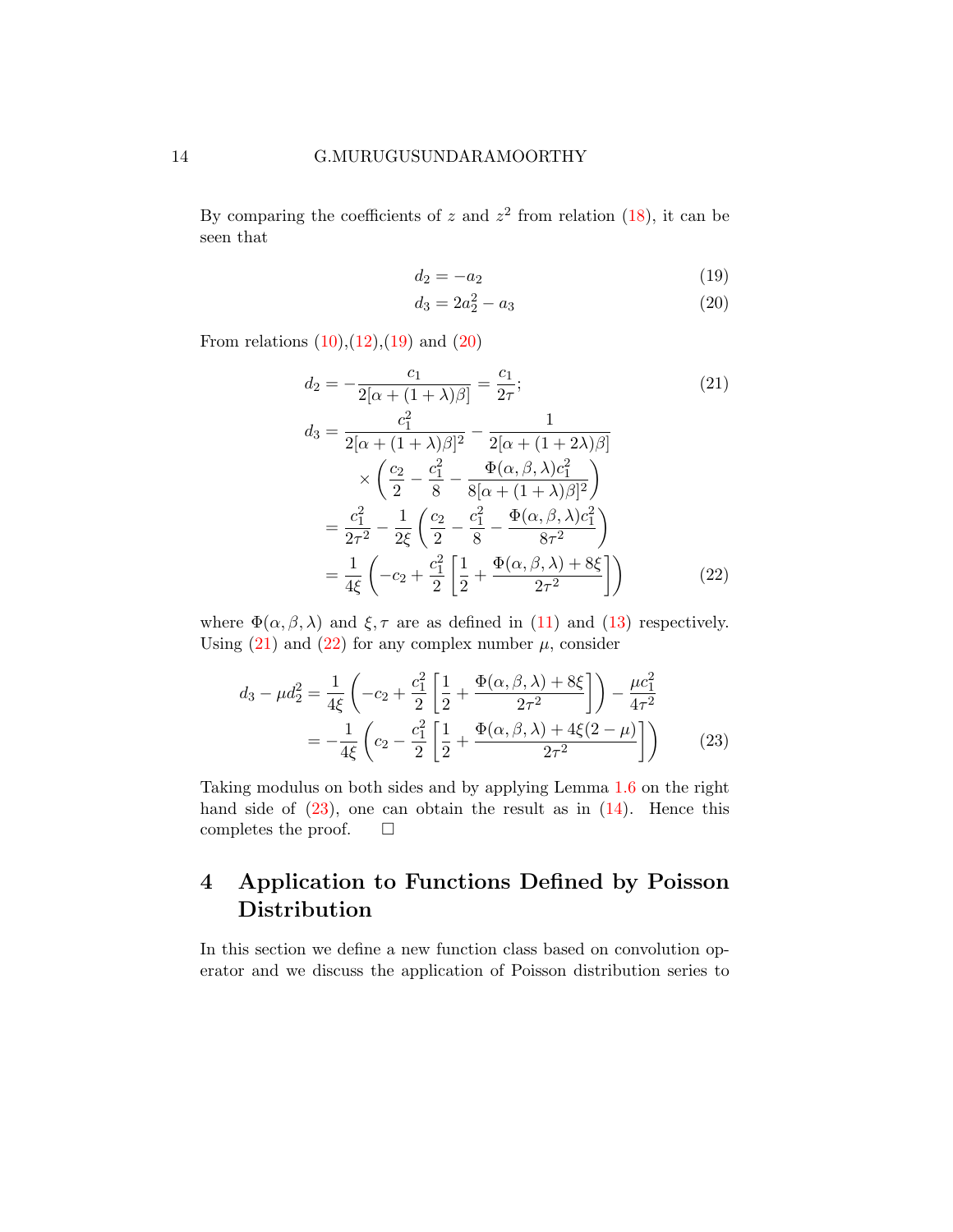the function class.

We define the class  $\mathcal{M}_q^{\psi}(\alpha, \beta, \lambda)$  in the following way:

$$
\mathcal{M}_q^{\psi}(\alpha, \beta, \lambda) := \{ f \in \mathcal{A} \text{ and } f * \psi(z) \in \mathcal{M}_q(\alpha, \beta, \lambda) \}
$$

where  $(f * \psi)(z) = z + \sum_{i=1}^{\infty}$  $n=2$  $\psi_n a_n z^n$ . That is equivalently satisfying the subordination condition

$$
\left(\frac{z(f*\psi)'(z)}{(f*\psi)(z)}\right)^{\alpha} \left[ (1-\lambda)\frac{z(f*\psi)'(z)}{(f*\psi)(z)} + \lambda \left(1 + \frac{z(f*\psi)''(z)}{(f*\psi)'(z)}\right) \right]^{\beta}
$$
  

$$
\prec z + \sqrt{1+z^2} = q(z), \quad z = re^{i\theta} \in \mathbb{D}.
$$

A variable  $\mathcal X$  is said to be Poisson distributed if it takes the values  $0, 1, 2, 3, \cdots$  with probabilities  $e^{-m}$ ,  $m \frac{e^{-m}}{1!}$ ,  $m^2 \frac{e^{-m}}{2!}$ ,  $m^3 \frac{e^{-m}}{3!}$ , ... respectively, where  $m$  is called the parameter. Thus

$$
P(\mathcal{X}=r) = \frac{m^r e^{-m}}{r!}, \ r = 0, 1, 2, 3, \cdots.
$$

In [\[15\]](#page-18-4),Porwal introduced a power series whose coefficients are probabilities of Poisson distribution

$$
\mathcal{K}(m, z) = z + \sum_{n=2}^{\infty} \frac{m^{n-1}}{(n-1)!} e^{-m} z^n, \qquad z \in \mathbb{D},
$$

where  $m > 0$ . By ratio test the radius of convergence of above series is infinity. Using the Hadamard product, Porwal $[15]$  (see also,  $[3, 11, 12,$  $[3, 11, 12,$  $[3, 11, 12,$  $[3, 11, 12,$  $[3, 11, 12,$ ) 16 introduced a new linear operator  $\mathcal{I}^m(z) : A \to A$  defined by

$$
\mathcal{I}^{m} f = \mathcal{K}(m, z) * f(z) = z + \sum_{n=2}^{\infty} \frac{m^{n-1}}{(n-1)!} e^{-m} a_n z^n
$$

$$
= z + \sum_{n=2}^{\infty} \psi_n(m) a_n z^n,
$$

where  $\psi_n(m) = \frac{m^{n-1}}{(n-1)!}e^{-m}$ , and  $*$  denote the convolution or Hadamard product of two series. We define the class  $\mathcal{M}_q^m(\alpha, \beta, \lambda)$  in the following way:

 $\mathcal{M}_q^m(\alpha, \beta, \lambda) := \{f \in \mathcal{A} \text{ and } \mathcal{I}^m f \in \mathcal{M}_q(\alpha, \beta, \lambda)\}\$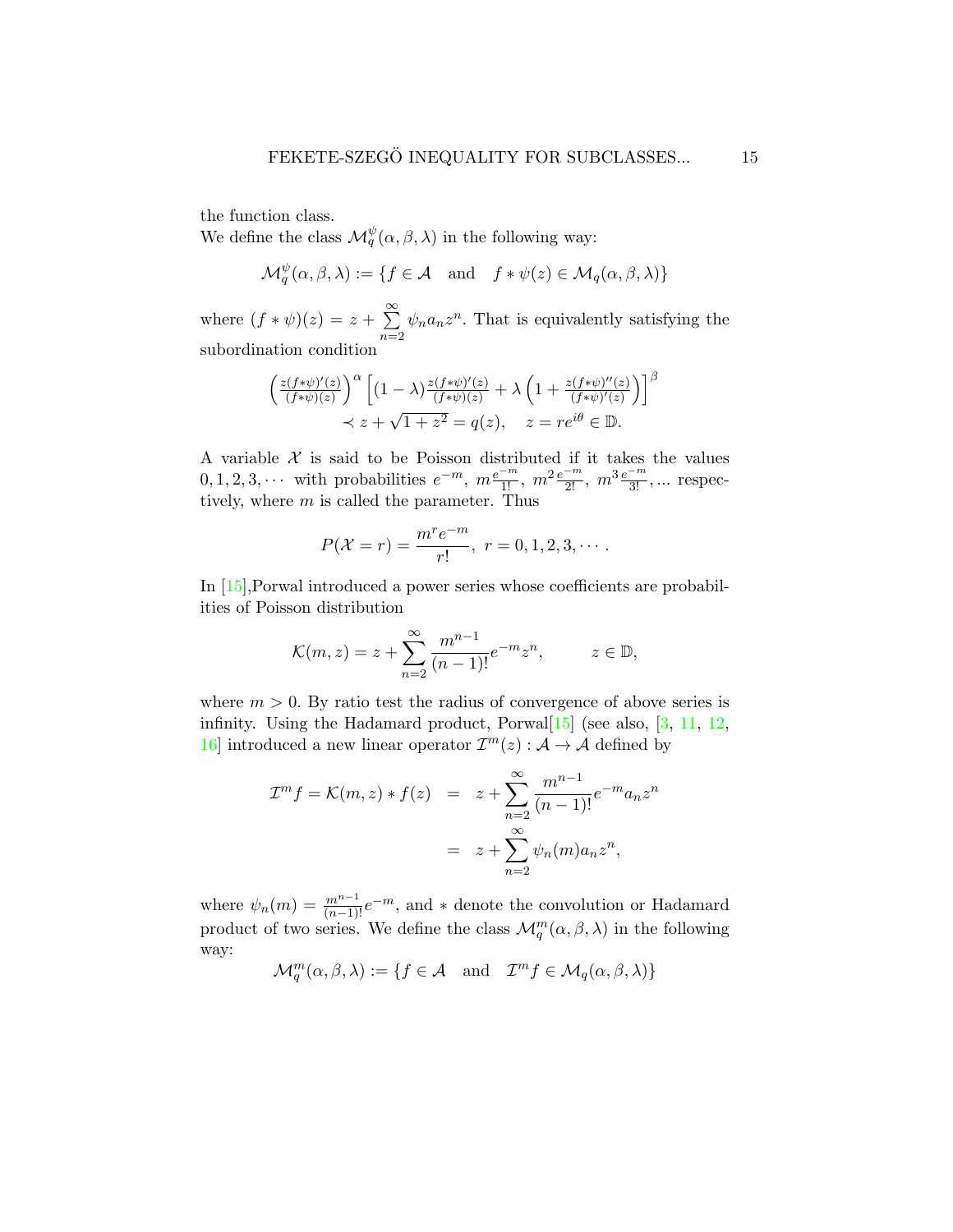where  $\mathcal{M}_q(\alpha, \beta, \lambda)$  is given by Definition [1.2.](#page-3-0)

First we obtain the Fekete-Szegö inequality for  $f \in \mathcal{M}_q^{\psi}(\alpha,\beta,\lambda)$ , from the corresponding inequality for  $f \in \mathcal{M}_q(\alpha, \beta, \lambda)$ . Applying Theorem [2.7](#page-9-0) and [2.8](#page-11-0) for the function

$$
(f * \psi)(z) = z + \psi_2 a_2 z^2 + \psi_3 a_3 z^3 + \cdots,
$$

we get the following Theorems [4.1](#page-15-0) and [4](#page-15-1).2 after an obvious change of the parameter  $\mu$ .

<span id="page-15-0"></span>**Theorem 4.1.** Let  $0 \leq \alpha \leq 1, 0 \leq \beta \leq 1,$  and  $0 \leq \lambda \leq 1$ . If  $f \in$  $\mathcal{M}^\psi_q(\alpha,\beta,\lambda)$ , then for complex  $\mu$ , we have

$$
\begin{aligned}\n&|a_3 - \mu a_2^2| \\
&\leq \frac{1}{2[\alpha + (1+2\lambda)\beta]\psi_3} \\
&\times \quad \max\left\{1, \frac{1}{2}\left|-1 + \frac{\Phi(\alpha, \beta, \lambda)}{2[\alpha + (1+\lambda)\beta]^2} + \frac{4\mu[\alpha + (1+2\lambda)\beta]\psi_3}{[(\alpha + (1+\lambda)\beta)\psi_2]^2}\right|\right\} \\
&= \frac{1}{2\xi\psi_3} \max\left\{1, \frac{1}{2}\left|-1 + \frac{\Phi(\alpha, \beta, \lambda)}{2\tau^2} + \frac{4\mu\xi\psi_3}{[\tau\psi_2]^2}\right|\right\}\n\end{aligned}
$$

where  $\Phi(\alpha, \beta, \lambda)$  and  $\xi, \tau$  are given by[\(11\)](#page-7-0)and [\(13\)](#page-10-0) respectively. The result is sharp.

<span id="page-15-1"></span>**Theorem 4.2.** Let  $0 \le \alpha \le 1, 0 \le \beta \le 1, 0 \le \lambda \le 1, \mu$  a real number and  $\psi_n > 0$ . If  $f(z)$  given by [\(1\)](#page-0-0) belongs to  $\mathcal{M}_q^m(\alpha, \beta, \lambda)$ , then

$$
|a_3 - \mu a_2^2| \leq \begin{cases} \frac{1}{2\xi\psi_3} \left( 1 - \frac{\Phi(\alpha, \beta, \lambda)}{\tau^2} - \frac{2\mu\xi\psi_3}{\tau^2\psi_2^2} \right), & \text{if } \mu \leq \sigma_1, \\ \frac{1}{\xi\psi_3}, & \text{if } \sigma_1 \leq \mu \leq \sigma_2, \\ \frac{1}{2\xi\psi_3} \left( -1 + \frac{\Phi(\alpha, \beta, \lambda)}{\tau^2} + \frac{2\mu\xi\psi_3}{\tau^2\psi_2^2} \right), & \text{if } \mu \geq \sigma_2, \end{cases}
$$

where, for convenience,

<span id="page-15-2"></span>
$$
\sigma_1 \ := \ - \quad \frac{\psi_2^2}{\psi_3} \ \frac{\Phi(\alpha,\beta,\lambda)+\tau^2}{2\xi}, \qquad \sigma_2 = \frac{\psi_2^2}{\psi_3} \ \frac{3\tau^2+\Phi(\alpha,\beta,\lambda)}{2\xi},
$$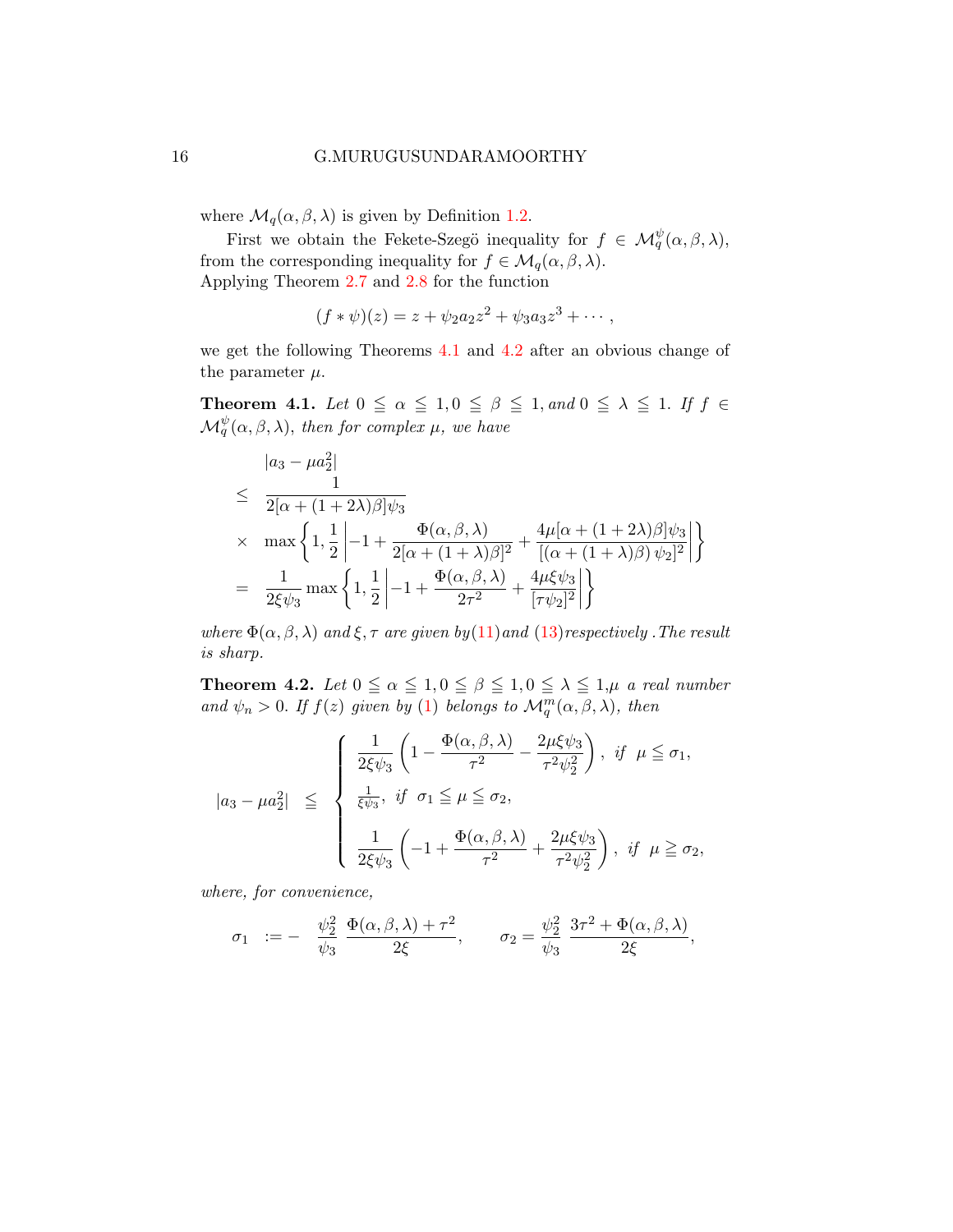where  $\Phi(\alpha, \beta, \lambda)$  and  $\xi, \tau$  are as defined in [\(11\)](#page-7-0)and [\(13\)](#page-10-0) respectively. These results are sharp.

Now we obtain the Fekete-Szegö inequality for  $f \in \mathcal{M}_q^m(\alpha, \beta, \lambda)$ , from the corresponding estimate for  $f \in \mathcal{M}_q^{\psi}(\alpha, \beta, \lambda)$ . Applying Theo-rem [2.7](#page-9-0) and [2.8](#page-11-0) and also Theorem [4.1](#page-15-0) and [4.2](#page-15-1) for the function  $\mathcal{I}^m f =$  $z+\sum_{n=1}^{\infty}$  $n=2$  $\psi_n(m)a_nz^n$ ,  $z \in \mathbb{D}$ , in particular we have  $\psi_2 = me^{-m}$  and  $\psi_3 = \frac{m^2}{2}$  $\frac{n}{2}e^{-m}$ . (24)

By using the values of  $\psi_2$  and  $\psi_3$  given by [\(24\)](#page-15-2) in Theorems [4.1](#page-15-0) and [4](#page-15-1).2 we get the following results:

<span id="page-16-0"></span>**Theorem 4.3.** Let  $0 \leq \alpha \leq 1, 0 \leq \beta \leq 1,$  and  $0 \leq \lambda \leq 1$ . If  $f \in$  $\mathcal{M}_q^m(\alpha,\beta,\lambda)$ , then for complex  $\mu$ , we have

$$
= \frac{1}{\xi m^2 e^{-m}} \max \left\{ 1, \frac{1}{2} \left| -1 + \frac{\Phi(\alpha, \beta, \lambda)}{2\tau^2} + \frac{2\mu \xi}{\tau^2 e^{-m}} \right| \right\}
$$

where  $\Phi(\alpha, \beta, \lambda)$  and  $\xi, \tau$  are given by  $(11)$  and  $(13)$  respectively. The result is sharp.

<span id="page-16-1"></span>**Theorem 4.4.** Let  $0 \le \alpha \le 1, 0 \le \beta \le 1, 0 \le \lambda \le 1$ ,  $\mu$  a real number and  $\psi_n > 0$ . If  $f(z)$  given by [\(1\)](#page-0-0) belongs to  $\mathcal{M}_q^m(\alpha, \beta, \lambda)$ , then

$$
|a_3 - \mu a_2^2| \leq \begin{cases} \frac{1}{\xi m^2 e^{-m}} \left( 1 - \frac{\Phi(\alpha, \beta, \lambda)}{\tau^2} - \frac{\mu \xi}{\tau^2 e^{-m}} \right), & \text{if } \mu \leq \sigma_1, \\ \frac{2}{\xi m^2 e^{-m}}, & \text{if } \sigma_1 \leq \mu \leq \sigma_2, \\ \frac{1}{\xi m^2 e^{-m}} \left( -1 + \frac{\Phi(\alpha, \beta, \lambda)}{\tau^2} + \frac{\mu \xi}{\tau^2 e^{-m}} \right), & \text{if } \mu \geq \sigma_2, \end{cases}
$$

where, for convenience,

$$
\sigma_1 \quad := - \quad e^{-m} \frac{\Phi(\alpha, \beta, \lambda) + \tau^2}{\xi}, \qquad \sigma_2 = e^{-m} \frac{3\tau^2 + \Phi(\alpha, \beta, \lambda)}{\xi},
$$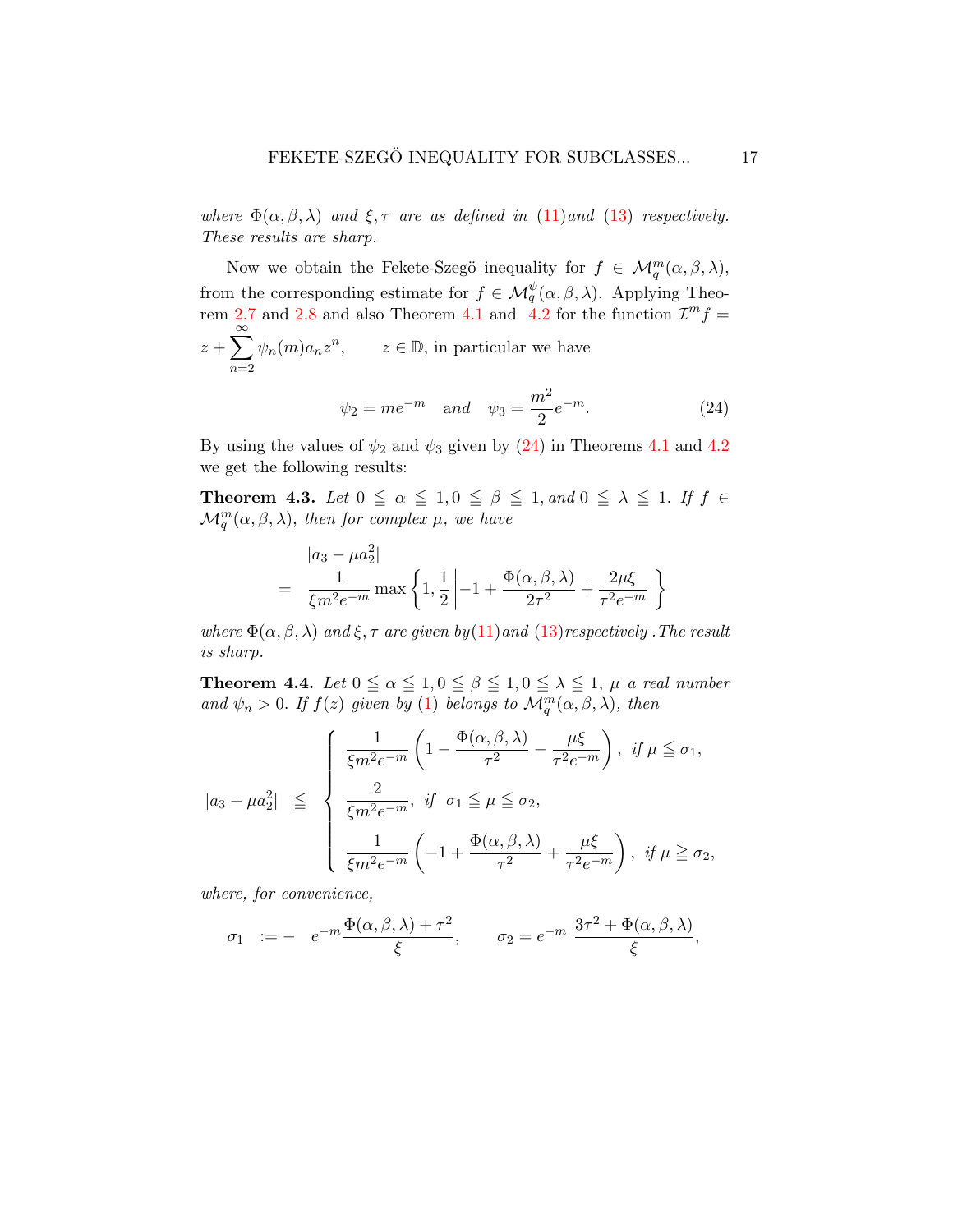where  $\Phi(\alpha, \beta, \lambda)$  and  $\xi, \tau$  are as defined in [\(11\)](#page-7-0)and [\(13\)](#page-10-0) respectively. These results are sharp.

Concluding Remark: Suitably specializing the parameters in The-orems [4.1](#page-15-0) and [4.2](#page-15-1) and by various choices of  $\psi$  one can easily deduce the results for the function classes listed in Remark [1.3](#page-0-1) involving differential and integral operators studied in  $[1, 2, 7, 14, 18, 22]$  $[1, 2, 7, 14, 18, 22]$  $[1, 2, 7, 14, 18, 22]$  $[1, 2, 7, 14, 18, 22]$  $[1, 2, 7, 14, 18, 22]$  $[1, 2, 7, 14, 18, 22]$  $[1, 2, 7, 14, 18, 22]$  $[1, 2, 7, 14, 18, 22]$  $[1, 2, 7, 14, 18, 22]$  $[1, 2, 7, 14, 18, 22]$  $[1, 2, 7, 14, 18, 22]$ . Further from Theorems [4.3](#page-16-0) and [4.4](#page-16-1) one can easily state applications of Poisons distribution for the classes listed in Remark [1.3](#page-0-1) which are new and not yet been discussed.Further this study can be extended to a class of analytic functions associated with Mittag-Leffler-type functions based on Borel distribution<sup>[\[13\]](#page-18-9)</sup>.

### Acknowledgements

I would like to record my sincere thanks to the referees for their insightful suggestions to transcribe the paper in present form.

### References

- <span id="page-17-3"></span>[1] B. C. Carlson and S.B.Shaffer, Starlike and prestarlike hypergeometric functions, SIAM, J. Math. Anal., 15 (2002), 737-745.
- <span id="page-17-4"></span>[2] J. Dziok and H. M. Srivastava, Certain subclasses of analytic functions associated with the generalized hypergeometric function, Intergral Transform Spec. Funct., 14 (2003), 7-18.
- <span id="page-17-2"></span>[3] S. M. El-Deeb and T. Bulboaca, Fekete-Szegö inequalities for certain class of analytic functions connected with q−anlogue of Bessel function, J. Egyptian. Math. Soc. (2019), 1-11.
- <span id="page-17-0"></span>[4] M. Fekete and G. Szegő, Eine Bemerkung über ungerade schlichte funktionen, J. Lond. Math. Soc. 8(2)(1933), 85-89.
- <span id="page-17-1"></span>[5] U. Grenander and G. Szegö, Toeplitz forms and their applications, California Monographs in Mathematical Sciences, University of California Press, Berkeley (1958).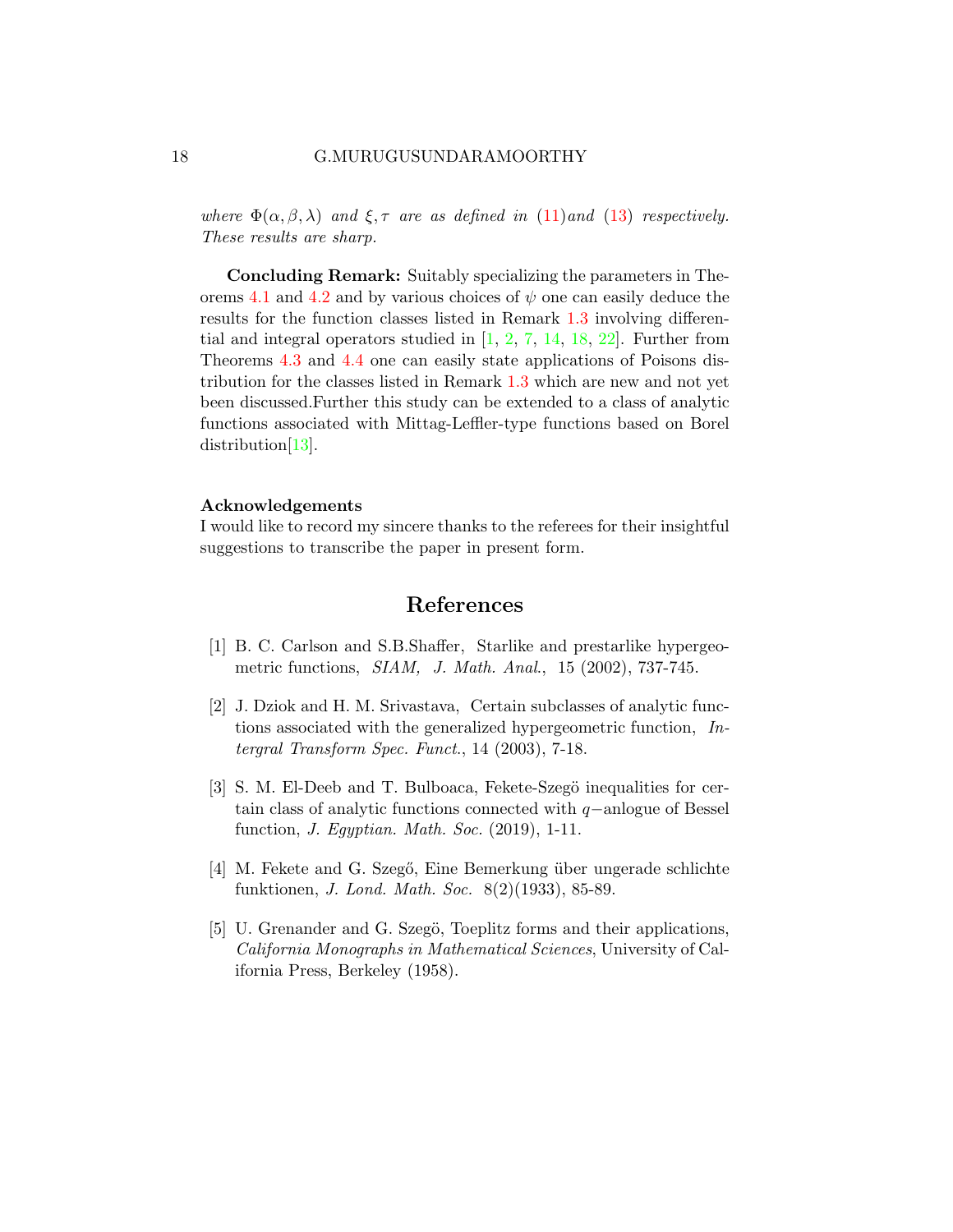- <span id="page-18-0"></span>[6] D. Guo and M. S. Liu, On certain subclass of Bazilevič functions, J.Inequal. Pure Appl. Math., 8 (1) (2007), Article 12, 1-11.
- <span id="page-18-7"></span>[7] Yu. E. Hohlov, Hadamard convolutions, hypergeometric functions and linear operators in the class of univalent functions, Dokl. Akad. Nauk Ukrain. SSR Ser. A (7) (1984), 25-27.
- <span id="page-18-3"></span>[8] F. R. Keogh and E. P. Merkes, A coefficient inequality for certain classes of analytic functions, Proc. Amer. Math. Soc., 20 (1969), 8-12.
- <span id="page-18-2"></span>[9] R. J.Libera and E. J. Zlotkiewicz, Early coefficients of the inverse of a regular convex function, Proc. Amer. Math. Soc., 85 (2) (1982), 225-230.
- <span id="page-18-1"></span>[10] W. C. Ma and D. Minda, A unified treatment of some special classes of univalent functions, In: Proceedings of the Conference on Complex Analysis(Tianjin, 1992), Z. Li, F. Ren, L. Yang and S. Zhang (Eds.) Int. Press, Cambridge, MA, (1994), 157-169.
- <span id="page-18-5"></span>[11] G. Murugusundaramoorthy, Subclasses of starlike and convex functions involving Poisson distribution series, Afr. Mat., 28 (2017), 1357-1366.
- <span id="page-18-6"></span>[12] G. Murugusundaramoorthy, K. Vijaya and S. Porwal, Some inclusion results of certain subclass of analytic functions associated with Poisson distribution series, *Hacettepe J. Math. Stat.*, 45 (4) (2016), 1101-1107.
- <span id="page-18-9"></span>[13] G. Murugusundaramoorthy and S. M. El-Deeb, Second Hankel determinant for a class of analytic functions of the Mittag-Lefflertype Borel distribution related with Legendre polynomials, Turkish World Math. Soc. J. Appl. Engineering Math., (2021), (Accepted for Publications).
- <span id="page-18-8"></span>[14] S. Owa and H. M. Srivastava, Univalent and starlike generalized hypergeometric functions, Canad. J. Math., 39 (1987), 1057-1077.
- <span id="page-18-4"></span>[15] S. Porwal, An application of a Poisson distribution series on certain analytic functions, J. Complex Anal., (2014), Art. ID 984135, 1-3.